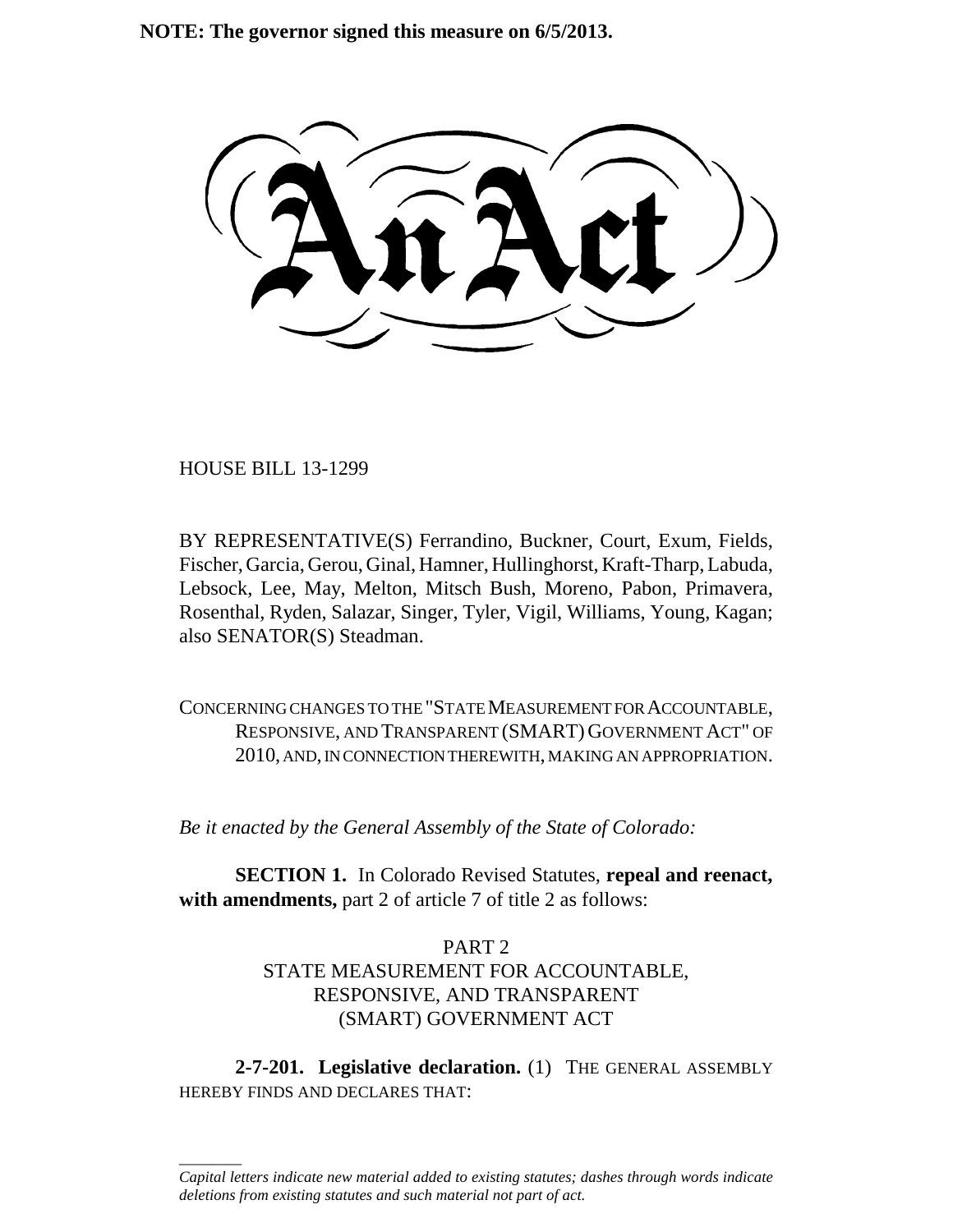(a) IT IS IMPORTANT THAT STATE GOVERNMENT BE ACCOUNTABLE AND TRANSPARENT IN SUCH A WAY THAT THE GENERAL PUBLIC CAN UNDERSTAND THE VALUE RECEIVED FOR THE TAX DOLLARS SPENT BY THE STATE;

(b) STATE GOVERNMENT AGENCIES SHOULD OPERATE UNDER A PERFORMANCE MANAGEMENT PHILOSOPHY IN WHICH EMPLOYEES FOCUS ON TAXPAYER AND CUSTOMER SERVICE, UNDERPINNED BY THE CONSTANT GOAL OF ACHIEVING OPERATIONAL EXCELLENCE;

(c) THE ABILITY OF THE GENERAL PUBLIC, THE GENERAL ASSEMBLY, THE GOVERNOR, AND STATE DEPARTMENTS TO ASSESS DEPARTMENTS' PROGRESS IN ACHIEVING PERFORMANCE GOALS WILL LEAD TO IMPROVEMENTS IN SERVICES RENDERED AND INCREASED EFFICIENCY IN PROGRAM ADMINISTRATION, AS WELL AS TRANSPARENCY;

(d) THE ANNUAL BUDGET PROCESS SHOULD SERVE AS PART OF A PERFORMANCE MANAGEMENT SYSTEM TO INCENTIVIZE CONTINUOUS PROCESS IMPROVEMENT IN THE SERVICES DELIVERED TO CUSTOMERS AND TAXPAYERS;

(e) A SYSTEM OF CONTINUOUS PROCESS IMPROVEMENT IS A CRITICAL AND NECESSARY COMPONENT OF A PERFORMANCE MANAGEMENT PHILOSOPHY;

(f) MEASURES FOR EVALUATING THE PERFORMANCE OF STATE DEPARTMENTS SHOULD BE INTEGRATED INTO A FORMAL STATE PLANNING PROCESS;

(g) A PERFORMANCE MANAGEMENT SYSTEM WILL BE MORE USEFUL AND RELIABLE FOR THE GENERAL ASSEMBLY AND THE PUBLIC IF PERFORMANCE AUDITS OF THE DEPARTMENTS ARE COMPLETED; AND

(h) DEPARTMENTS NEED STATUTORY AUTHORITY AND FLEXIBILITY TO USE THEIR RESOURCES IN THE BEST POSSIBLE WAY TO BETTER SERVE THE PEOPLE OF COLORADO THROUGH THE EFFECTIVE ADMINISTRATION AND DELIVERY OF GOVERNMENTAL PROGRAMS AND SERVICES.

**2-7-202. Definitions.** AS USED IN THIS PART 2, UNLESS THE CONTEXT OTHERWISE REQUIRES:

### PAGE 2-HOUSE BILL 13-1299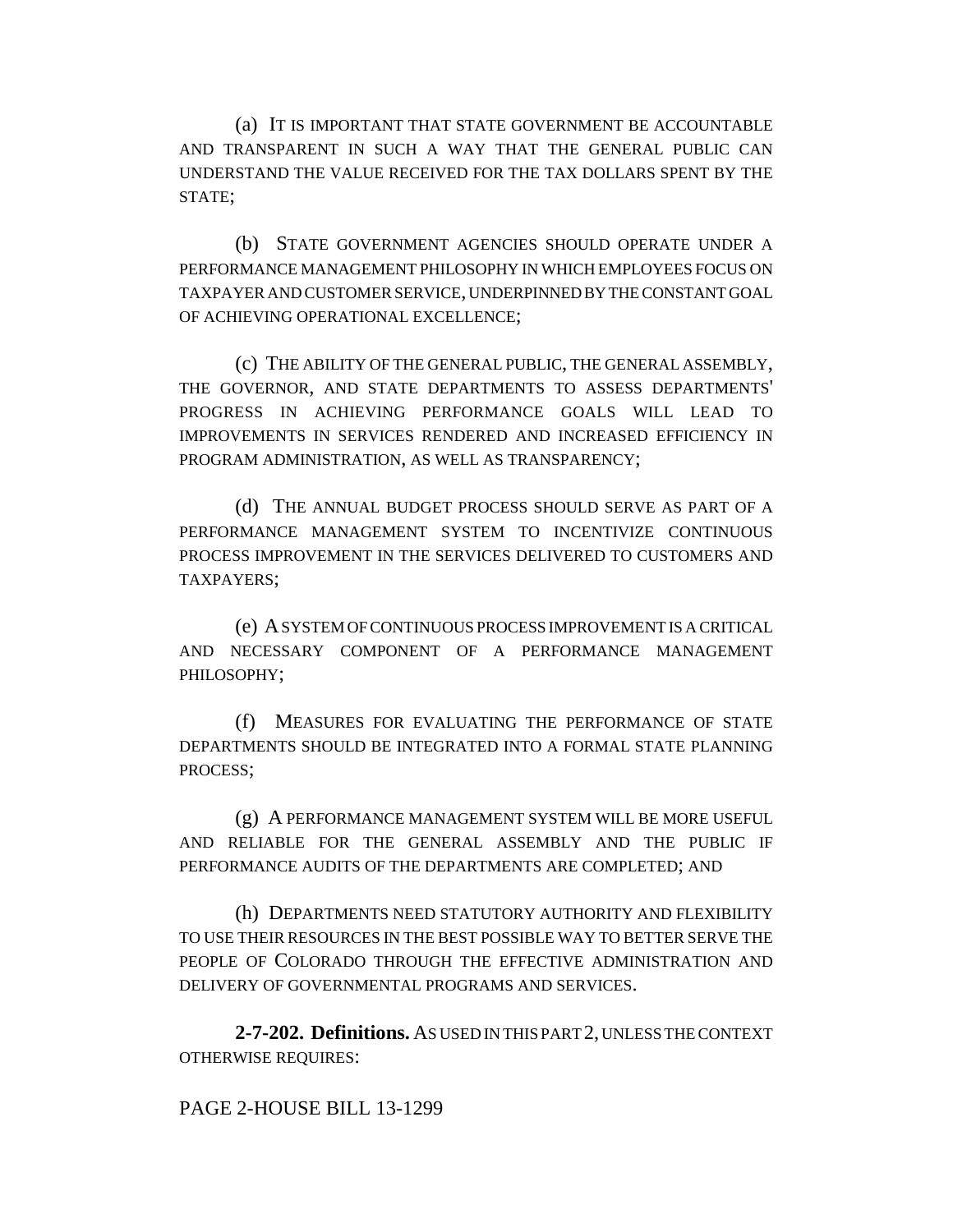(1) "COLORADO COMMISSION ON CRIMINAL AND JUVENILE JUSTICE" MEANS THE COLORADO COMMISSION ON CRIMINAL AND JUVENILE JUSTICE CREATED IN SECTION 16-11.3-102, C.R.S.

(2) "COLORADO COMMISSION ON HIGHER EDUCATION" MEANS THE COLORADO COMMISSION ON HIGHER EDUCATION CREATED IN SECTION 23-1-102, C.R.S.

(3) "COLORADO ENERGY OFFICE" MEANS THE COLORADO ENERGY OFFICE CREATED IN SECTION 24-38.5-101, C.R.S.

(4) "CONTINUOUS PROCESS IMPROVEMENT SYSTEM" MEANS A SYSTEM BASED ON LEAN GOVERNMENT PRINCIPLES OR ANOTHER WIDELY ACCEPTED BUSINESS PROCESS IMPROVEMENT SYSTEM BY WHICH A DEPARTMENT ENGAGES IN SPECIFIC ACTIVITIES THAT HAVE THE PURPOSE OF INCREASING EFFICIENCY AND ELIMINATING WASTE IN THE PROCESSES USED TO DELIVER GOODS AND SERVICES TO TAXPAYERS AND CUSTOMERS OF STATE GOVERNMENT.A"CONTINUOUS PROCESS IMPROVEMENT SYSTEM" INCLUDES MEASURING THE OUTCOMES OF SUCH IMPROVEMENTS AND MAY INVOLVE SOME OR ALL OF THE FOLLOWING STRATEGIES:

(a) THE DEVELOPMENT OF A PROCESS MAP THAT DESCRIBES THE PROCEDURES BY WHICH A DEPARTMENT PRODUCES GOODS OR SERVES ITS CUSTOMERS;

(b) SPECIFIC ACTIVITIES TO RAPIDLY IMPROVE A DEPARTMENT'S PROCESSES THAT WILL INCREASE VALUE OR DECREASE STAFF TIME, INVENTORY, DEFECTS, OVERPRODUCTION, COMPLEXITY, DELAYS, OR EXCESSIVE MOVEMENT;

(c) THE INVOLVEMENT OF DEPARTMENT EMPLOYEES AT ALL LEVELS IN MAPPING A DEPARTMENT'S PROCESSES AND IN MAKING RECOMMENDATIONS FOR IMPROVEMENTS, WITH SPECIFIC IMPORTANCE PLACED ON THE INVOLVEMENT OF DEPARTMENT EMPLOYEES CLOSEST TO THE CUSTOMER OR END USER OF THE STATE GOVERNMENT PRODUCT OR SERVICE;

(d) PROVIDING THE MEANS TO MEASURE EACH PROCESS IN ORDER TO DEMONSTRATE THE EFFECTIVENESS OF EACH PROCESS OR PROCESS IMPROVEMENT; AND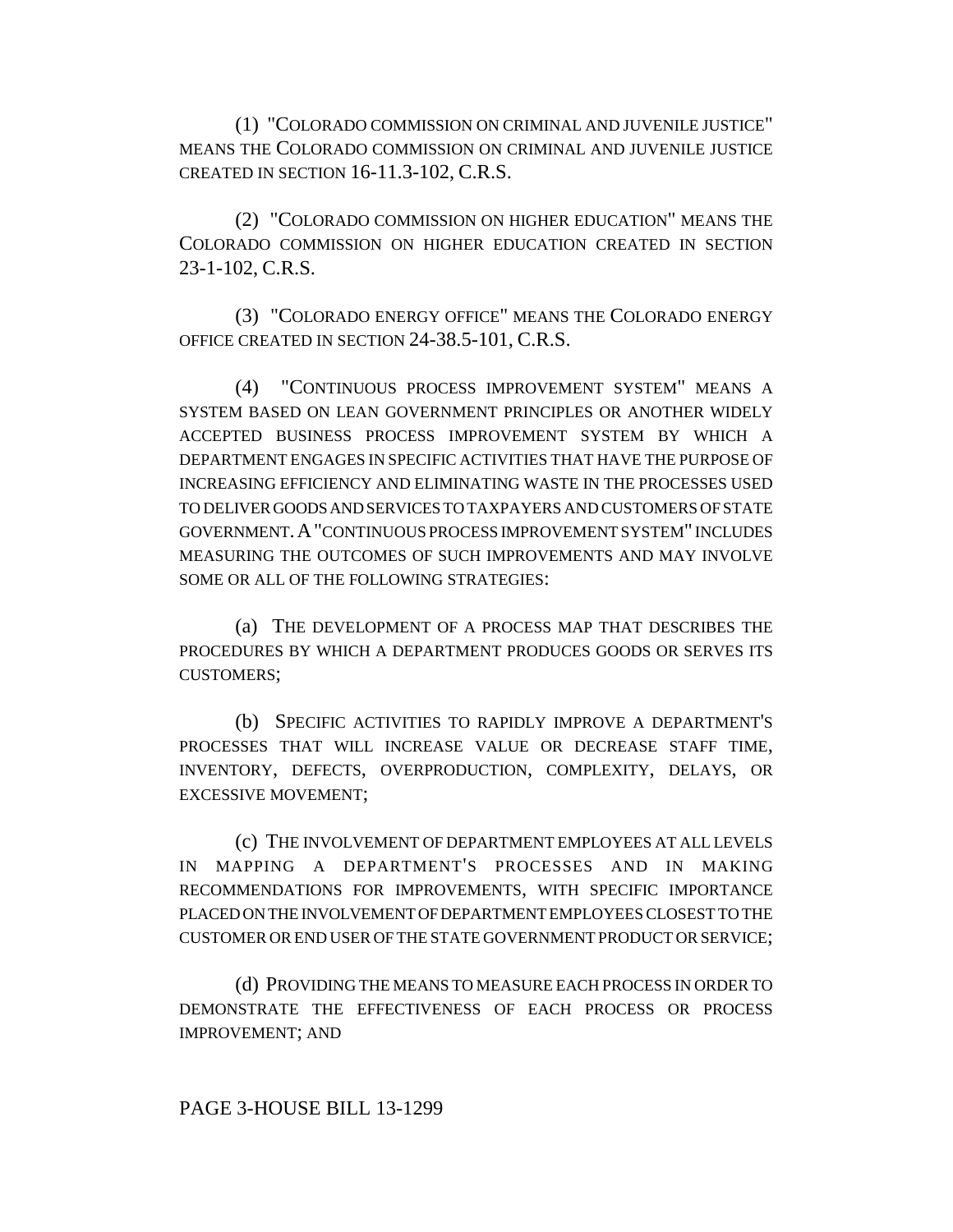(e) THE TRAINING OF DEPARTMENT EMPLOYEES FOR PURPOSES OF MENTORING AND TRAINING OTHER DEPARTMENT EMPLOYEES IN CONTINUOUS PROCESS IMPROVEMENT METHODOLOGIES.

(5) (a) "DEPARTMENT" MEANS THE JUDICIAL DEPARTMENT, THE OFFICE OF STATE PUBLIC DEFENDER, THE OFFICE OF ALTERNATE DEFENSE COUNSEL, THE OFFICE OF THE CHILD'S REPRESENTATIVE, THE PUBLIC EMPLOYEES' RETIREMENT ASSOCIATION, THE COLORADO ENERGY OFFICE, THE OFFICE OF ECONOMIC DEVELOPMENT, AND THE PRINCIPAL DEPARTMENTS OF THE EXECUTIVE BRANCH OF STATE GOVERNMENT AS SPECIFIED IN SECTION 24-1-110, C.R.S., INCLUDING ANY DIVISION, OFFICE, AGENCY, OR OTHER UNIT CREATED WITHIN A PRINCIPAL DEPARTMENT.

(b) FOR PURPOSES OF THE REQUIREMENTS OF SECTION 2-7-203 (4), "DEPARTMENT" MEANS THE PRINCIPAL DEPARTMENTS OF THE EXECUTIVE BRANCH OF STATE GOVERNMENT AS SPECIFIED IN SECTION 24-1-110,C.R.S., INCLUDING ANY DIVISION, OFFICE, AGENCY, OR OTHER UNIT CREATED WITHIN A PRINCIPAL DEPARTMENT.

(6) "DEPARTMENTAL REGULATORY AGENDA" MEANS A DOCUMENT PREPARED BY EACH PRINCIPAL DEPARTMENT OF THE EXECUTIVE BRANCH OF STATE GOVERNMENT AND SUBMITTED TO THE GENERAL ASSEMBLY AND MADE AVAILABLE TO THE PUBLIC AS DESCRIBED IN SECTION 2-7-203(4).THE "DEPARTMENTAL REGULATORY AGENDA" CONTAINS THE FOLLOWING INFORMATION:

(a) A LIST OF NEW RULES OR REVISIONS TO EXISTING RULES THAT THE DEPARTMENT EXPECTS TO PROPOSE IN THE NEXT CALENDAR YEAR;

(b) THE STATUTORY OR OTHER BASIS FOR ADOPTION OF THE PROPOSED RULES;

(c) THE PURPOSE OF THE PROPOSED RULES;

(d) THE CONTEMPLATED SCHEDULE FOR ADOPTION OF THE RULES;

(e) AN IDENTIFICATION AND LISTING OF PERSONS OR PARTIES THAT MAY BE AFFECTED POSITIVELY OR NEGATIVELY BY THE RULES; AND

(f) COMMENCING WITH DEPARTMENTAL REGULATORY AGENDAS

PAGE 4-HOUSE BILL 13-1299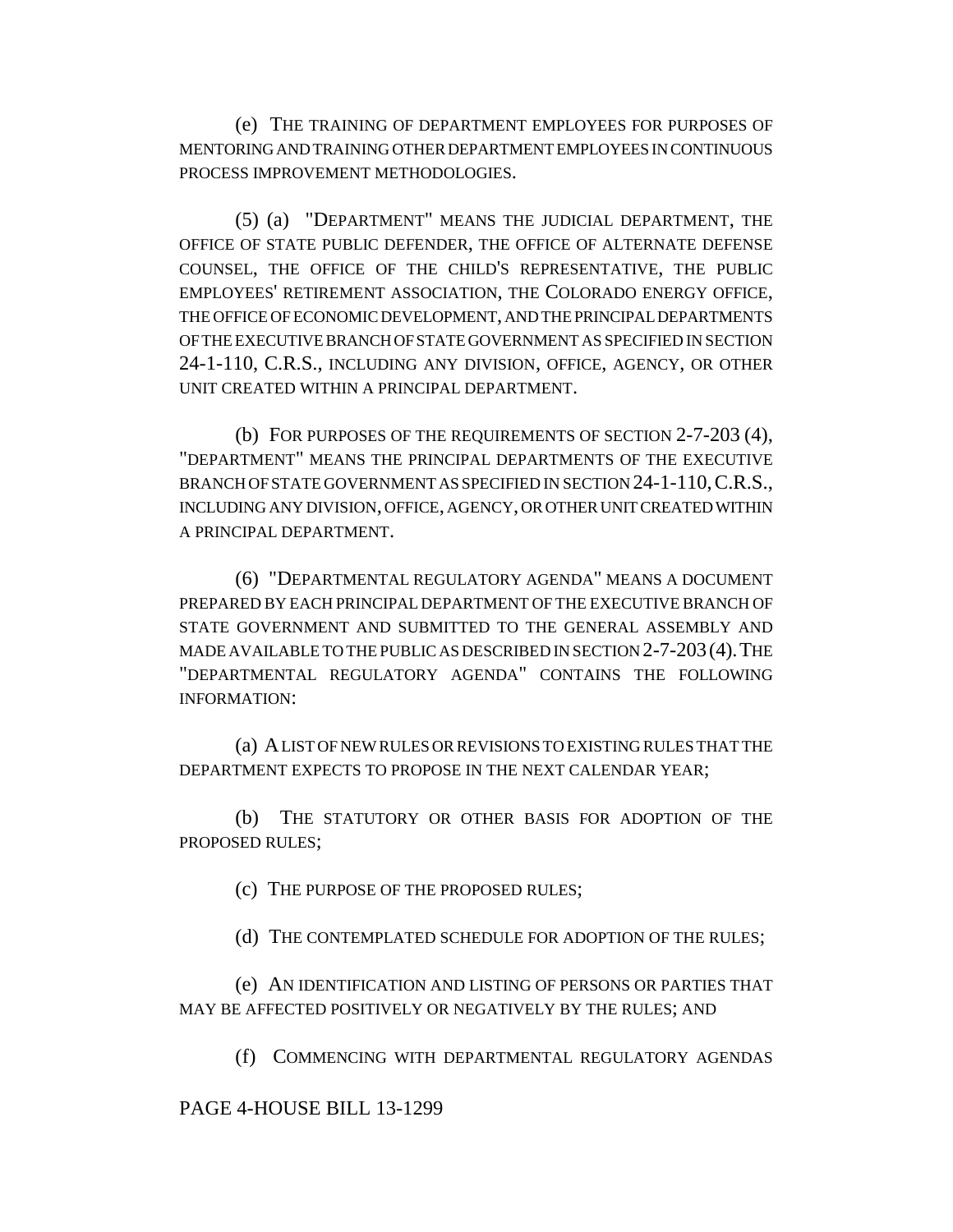SUBMITTED ON AND AFTER NOVEMBER 1, 2013, A LIST AND BRIEF SUMMARY OF ALL PERMANENT AND TEMPORARY RULES ACTUALLY ADOPTED SINCE THE PREVIOUS DEPARTMENTAL REGULATORY AGENDA WAS FILED.

(7) "JOINT BUDGET COMMITTEE" MEANS THE JOINT BUDGET COMMITTEE ESTABLISHED IN SECTION 2-3-201.

(8) "LEGISLATIVE AUDIT COMMITTEE" MEANS THE LEGISLATIVE AUDIT COMMITTEE CREATED IN SECTION 2-3-101 (1).

(9) "LEGISLATIVE COUNCIL" OR "EXECUTIVE COMMITTEE OF THE LEGISLATIVE COUNCIL" MEANS THE LEGISLATIVE COUNCIL OR EXECUTIVE COMMITTEE OF THE LEGISLATIVE COUNCIL CREATED IN SECTION 2-3-301.

(10) "OFFICE OF ALTERNATE DEFENSE COUNSEL" MEANS THE OFFICE OF ALTERNATE DEFENSE COUNSEL CREATED IN SECTION 21-2-101, C.R.S.

(11) "OFFICE OF ECONOMIC DEVELOPMENT" MEANS THE COLORADO OFFICE OF ECONOMIC DEVELOPMENT CREATED IN SECTION 24-38.5-101, C.R.S.

(12) "OFFICE OF STATE PLANNING AND BUDGETING" MEANS THE OFFICE OF STATE PLANNING AND BUDGETING CREATED IN SECTION 24-37-102, C.R.S.

(13) "OFFICE OF STATE PUBLIC DEFENDER" MEANS THE OFFICE OF STATE PUBLIC DEFENDER CREATED IN SECTION 21-1-101, C.R.S.

(14) "OFFICE OF THE CHILD'S REPRESENTATIVE" MEANS THE OFFICE OF THE CHILD'S REPRESENTATIVE CREATED IN SECTION 13-91-104, C.R.S.

(15) "PERFORMANCE EVALUATION" MEANS A REGULAR REVIEW OF A DEPARTMENT'S OUTCOMES AS COMPARED TO ITS PUBLISHED PERFORMANCE GOALS. THE PERFORMANCE EVALUATION SHALL BE BASED ON ACTUAL HISTORICAL INFORMATION.

(16) "PERFORMANCE GOAL" MEANS A SPECIFIC, QUANTIFIABLE GOAL RELATED TO A PERFORMANCE MEASURE ADOPTED BY A DEPARTMENT.

(17) "PERFORMANCE MANAGEMENT SYSTEM" MEANS A FORMAL

PAGE 5-HOUSE BILL 13-1299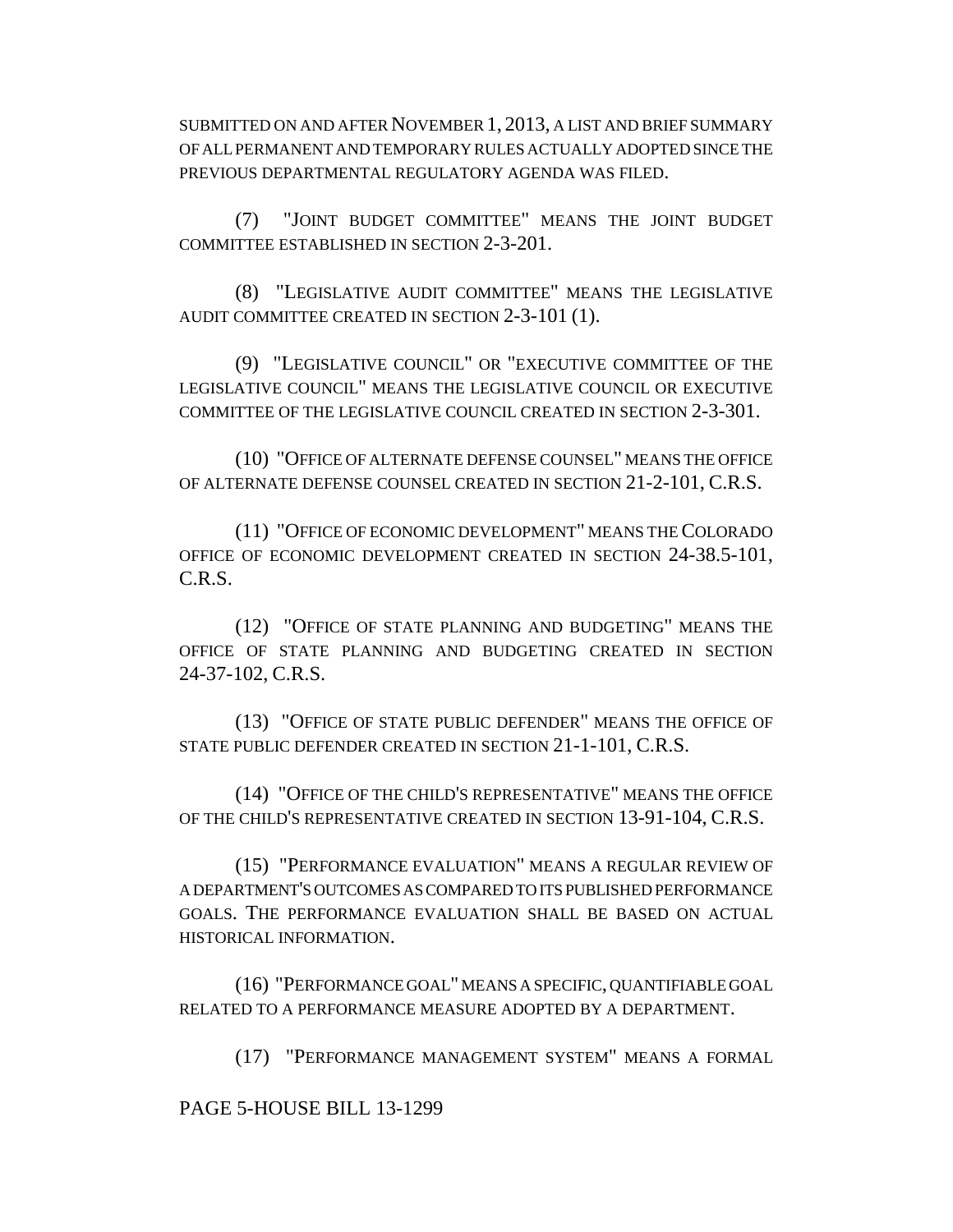SYSTEM OF MANAGING THE PROCESSES AND OPERATIONS OF DEPARTMENTS.

(18) "PERFORMANCE MEASURE" MEANS A QUANTITATIVE INDICATOR USED TO ASSESS THE OPERATIONAL PERFORMANCE OF A DEPARTMENT PURSUANT TO A PUBLISHED PERFORMANCE PLAN.A PERFORMANCE MEASURE SHOULD APPLY TO ACTIVITIES DIRECTLY UNDER THE INFLUENCE OF A DEPARTMENT AND SHOULD DEMONSTRATE THE DEPARTMENT'S EFFICIENCY AND EFFECTIVENESS IN DELIVERING GOODS OR SERVICES TO CUSTOMERS AND TAXPAYERS. PERFORMANCE MEASURES SHOULD BE REASONABLY UNDERSTANDABLE TO THE PUBLIC.

(19) "PERFORMANCE PLAN" MEANS A DOCUMENT PREPARED BY A DEPARTMENT AS PART OF A PERFORMANCE MANAGEMENT SYSTEM. A PERFORMANCE PLAN MUST INCORPORATE THE IMPACT OF MANAGEMENT STRATEGIES AND CONTINUOUS PROCESS IMPROVEMENT ACTIVITIES ON THE COSTS AND EFFICIENCY OF DELIVERING GOODS AND SERVICES TO TAXPAYERS AND CUSTOMERS OF STATE GOVERNMENT.

(20) "PROCESS MAP" MEANS A WRITTEN OR VISUAL PRESENTATION THAT DESCRIBES THE STEPS INVOLVED IN PRODUCING A PRODUCT OR SERVICE FROM BEGINNING TO END.

(21) "PUBLIC EMPLOYEES' RETIREMENT ASSOCIATION" MEANS THE PUBLIC EMPLOYEES' RETIREMENT ASSOCIATION CREATED IN ARTICLE 51 OF TITLE 24, C.R.S.

(22) "STATE AUDITOR" MEANS THE STATE AUDITOR DESCRIBED IN SECTION 2-3-102.

**2-7-203. Departmental presentations to legislative committees of reference - departmental regulatory agendas.** (1) THE SPEAKER OF THE HOUSE OF REPRESENTATIVES AND THE PRESIDENT OF THE SENATE SHALL ASSIGN EACH DEPARTMENT TO A HOUSE AND SENATE COMMITTEE OF REFERENCE FOR THEIR RESPECTIVE HOUSES. IN MAKING THE ASSIGNMENTS, THE SPEAKER AND THE PRESIDENT SHALL ENSURE THAT THE PRIMARY FUNCTIONS AND RESPONSIBILITIES OF THE DEPARTMENT ARE WITHIN THE SUBJECT MATTER JURISDICTION OF THE COMMITTEES OF REFERENCE TO WHICH IT IS ASSIGNED.

(2) (a) EACH JOINT COMMITTEE OF REFERENCE SHALL CONDUCT

PAGE 6-HOUSE BILL 13-1299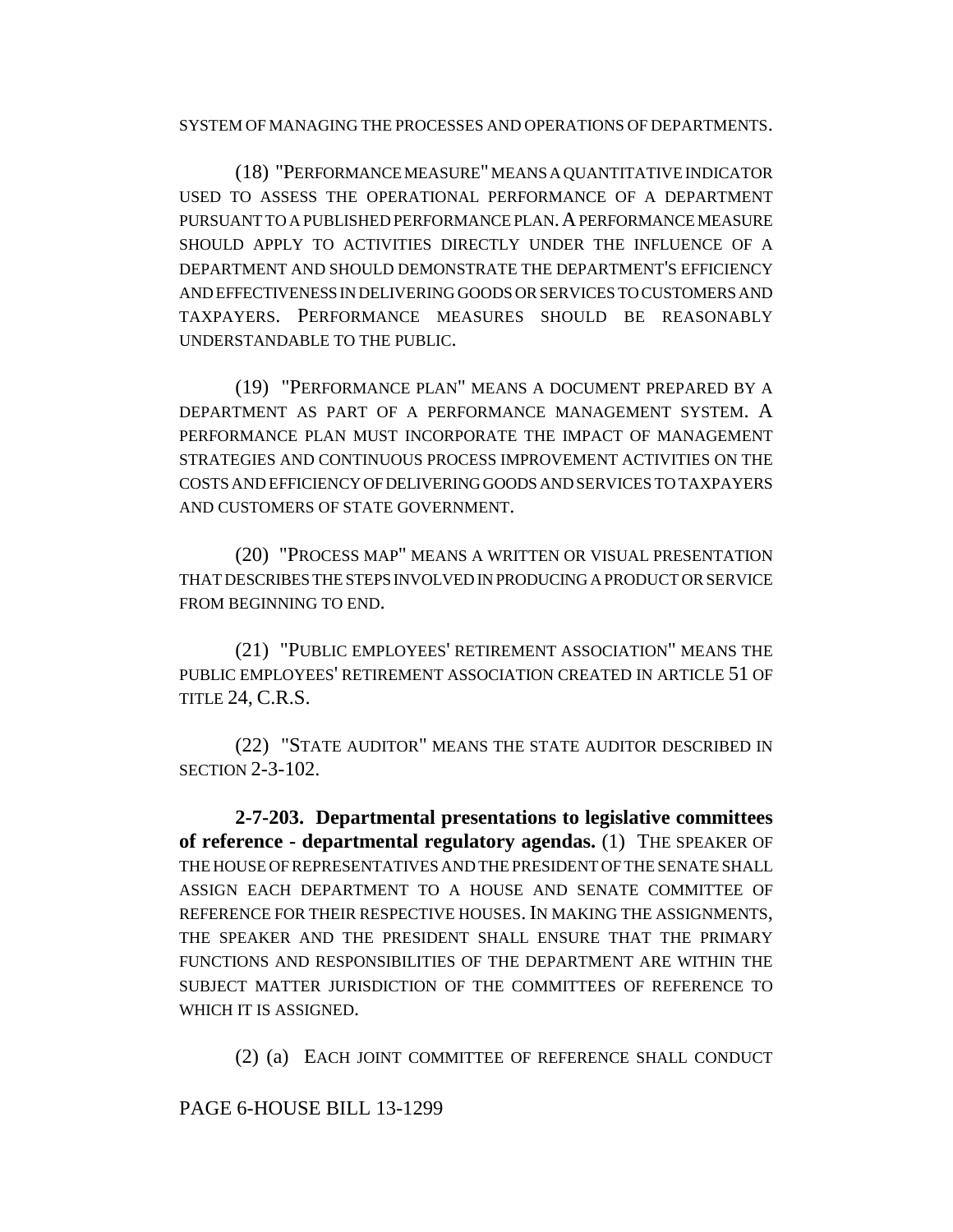HEARINGS AS SPECIFIED IN PARAGRAPH (b) OF THIS SUBSECTION (2) DURING THE INTERIM BETWEEN LEGISLATIVE SESSIONS BETWEEN NOVEMBER 1 AND THE COMMENCEMENT OF THE FOLLOWING REGULAR LEGISLATIVE SESSION, DURING WHICH HEARINGS THE JOINT COMMITTEE SHALL HEAR A PRESENTATION FROM EACH DEPARTMENT THAT IS ASSIGNED TO SUCH COMMITTEE PURSUANT TO SUBSECTION (1) OF THIS SECTION REGARDING:

(I) THE DEPARTMENT'S PERFORMANCE PLAN DEVELOPED PURSUANT TO SECTION 2-7-204 (3);

(II) THE DEPARTMENT'S REGULATORY AGENDA REQUIRED PURSUANT TO SUBSECTION (4) OF THIS SECTION; AND

(III) THE DEPARTMENT'S BUDGET REQUEST AND ASSOCIATED LEGISLATIVE AGENDA FOR THE UPCOMING REGULAR LEGISLATIVE SESSION.

(b) IN THE PERIOD SPECIFIED IN PARAGRAPH (a) OF THIS SUBSECTION (2), EACH JOINT COMMITTEE OF REFERENCE MUST MEET:

(I) AT LEAST ONCE IN EVERY EVEN-NUMBERED YEAR; AND

(II) AT LEAST TWICE IN EVERY ODD-NUMBERED YEAR.

(c) EACH JOINT COMMITTEE OF REFERENCE SHALL ALLOW TIME FOR PUBLIC TESTIMONY REGARDING EACH SUCH DEPARTMENT PRESENTATION.

(d) THE COLORADO COMMISSION ON CRIMINAL AND JUVENILE JUSTICE SHALL PRESENT A PROGRESS REPORT ON ANY RECOMMENDATIONS THE COMMISSION ANTICIPATES WILL BE MADE FOR THE UPCOMING LEGISLATIVE SESSION AND ANY FINALIZED RECOMMENDATIONS FOR THE UPCOMING LEGISLATIVE SESSION TO THE JOINT JUDICIARY COMMITTEE OF REFERENCE DURING THE HEARINGS SPECIFIED IN PARAGRAPH (a) OF THIS SUBSECTION (2).

(3) (a) THE CHAIR OF EACH JOINT COMMITTEE OF REFERENCE SHALL ASSIGN TWO MEMBERS OF THE JOINT COMMITTEE, ONE FROM EACH MAJOR POLITICAL PARTY, TO SERVE AS LIAISONS WITH THE DEPARTMENTS ASSIGNED TO THEIR JOINT COMMITTEE OF REFERENCE REGARDING THE DEPARTMENT'S PERFORMANCE MANAGEMENT SYSTEM AND PERFORMANCE PLAN.

PAGE 7-HOUSE BILL 13-1299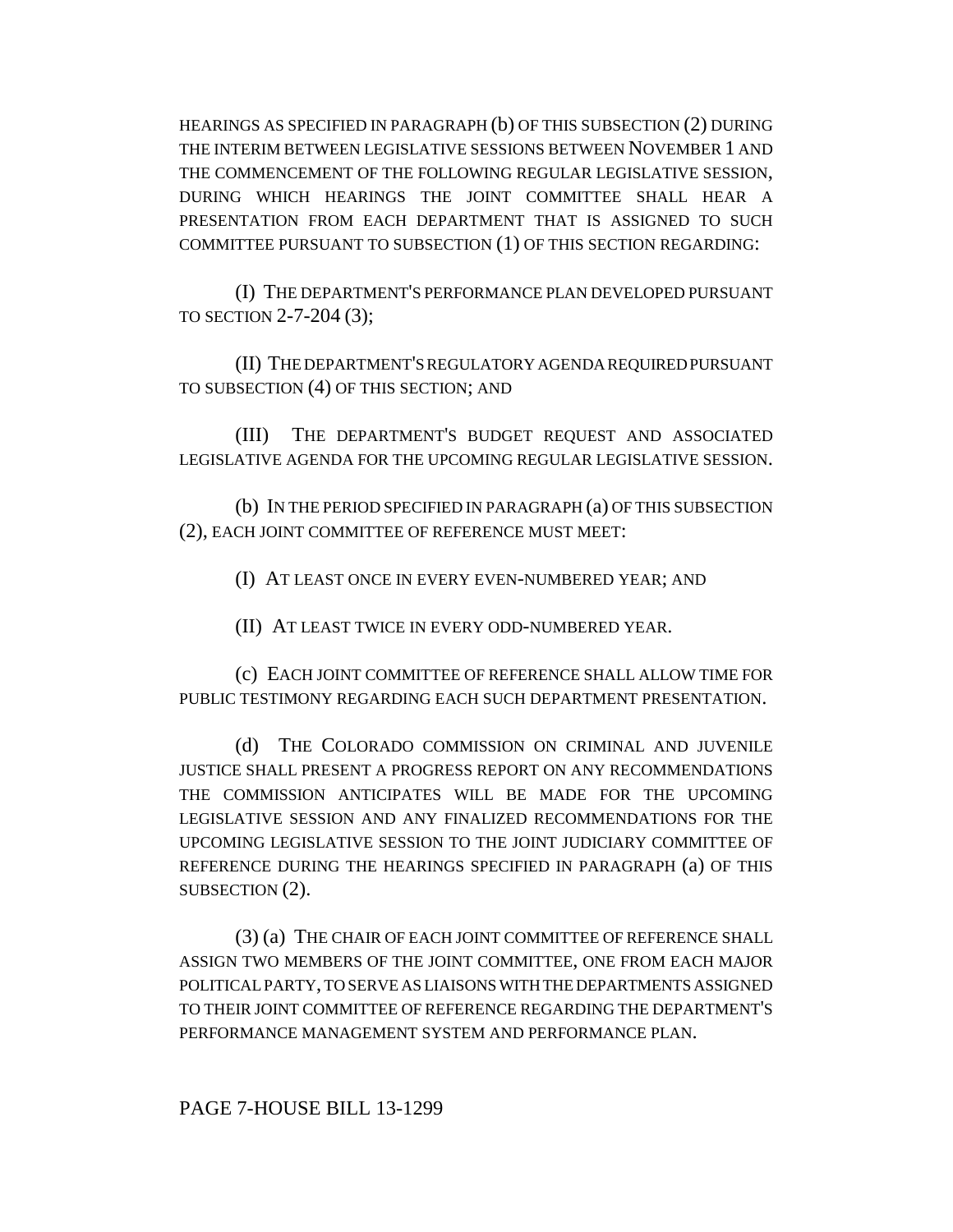(b) THE CHAIR OF THE JOINT BUDGET COMMITTEE SHALL ASSIGN ONE MEMBER OF THE JOINT BUDGET COMMITTEE TO SERVE AS A LIAISON FOR EACH DEPARTMENT. THE JOINT BUDGET COMMITTEE LIAISON SHALL WORK WITH THE LIAISONS ASSIGNED PURSUANT TO PARAGRAPH (a) OF THIS SUBSECTION (3) TO INFORM THE JOINT COMMITTEE OF REFERENCE REGARDING THE DEPARTMENT'S PERFORMANCE MANAGEMENT SYSTEM AND PERFORMANCE PLAN.

(c) THE EXECUTIVE DIRECTOR OF EACH DEPARTMENT, OR THE EXECUTIVE DIRECTOR'S DESIGNEE, AND ANY APPROPRIATE STAFF OF THE DEPARTMENT SHALL WORK WITH THE LIAISONS AS NECESSARY.

(4) ON NOVEMBER 1, 2013, AND EACH NOVEMBER 1 THEREAFTER, EACH DEPARTMENT SHALL FILE A DEPARTMENTAL REGULATORY AGENDA WITH THE STAFF OF THE LEGISLATIVE COUNCIL, WHO SHALL DISTRIBUTE THE DEPARTMENTAL REGULATORY AGENDA TO THE APPLICABLE COMMITTEE OF REFERENCE PRIOR TO THE DEPARTMENTAL PRESENTATIONS TO THE COMMITTEE OF REFERENCE. ON NOVEMBER 1, 2013, AND EACH NOVEMBER 1 THEREAFTER, EACH DEPARTMENT SHALL ALSO POST ITS DEPARTMENTAL REGULATORY AGENDA ON THE DEPARTMENT'S WEB SITE AND SHALL SUBMIT ITS DEPARTMENTAL REGULATORY AGENDA TO THE SECRETARY OF STATE FOR PUBLICATION IN THE COLORADO REGISTER.

(5) ALL LOCAL GOVERNMENT ENTITIES ARE ENCOURAGED TO ATTEND THE HEARINGS DESCRIBED IN SUBSECTION (2) OF THIS SECTION TO PROVIDE TESTIMONY OR TO SUBMIT AN OFFICIAL POSITION LETTER TO THE JOINT COMMITTEES OF REFERENCE REGARDING ANY LOCAL IMPACT OF A DEPARTMENT'S PERFORMANCE MANAGEMENT SYSTEM AND PERFORMANCE PLAN.

**2-7-204. Performance management systems.** (1) (a) NO LATER THAN AUGUST 1, 2013, AND NO LATER THAN AUGUST 1 OF EACH YEAR THEREAFTER, THE GOVERNOR SHALL PUBLISH THE COMPONENTS OF THE PERFORMANCE MANAGEMENT SYSTEM FOR MANAGING THE PRINCIPAL DEPARTMENTS OF THE EXECUTIVE BRANCH OF STATE GOVERNMENT, EXCEPT THE DEPARTMENT OF STATE, THE DEPARTMENT OF THE TREASURY, AND THE DEPARTMENT OF LAW. THE PERFORMANCE MANAGEMENT SYSTEM MUST BE PUBLISHED IN INSTRUCTIONS ISSUED BY THE OFFICE OF STATE PLANNING AND BUDGETING.THE INSTRUCTIONS MUST BE POSTED ON THE OFFICIAL WEB SITE ADMINISTERED BY THE OFFICE OF STATE PLANNING AND BUDGETING.

PAGE 8-HOUSE BILL 13-1299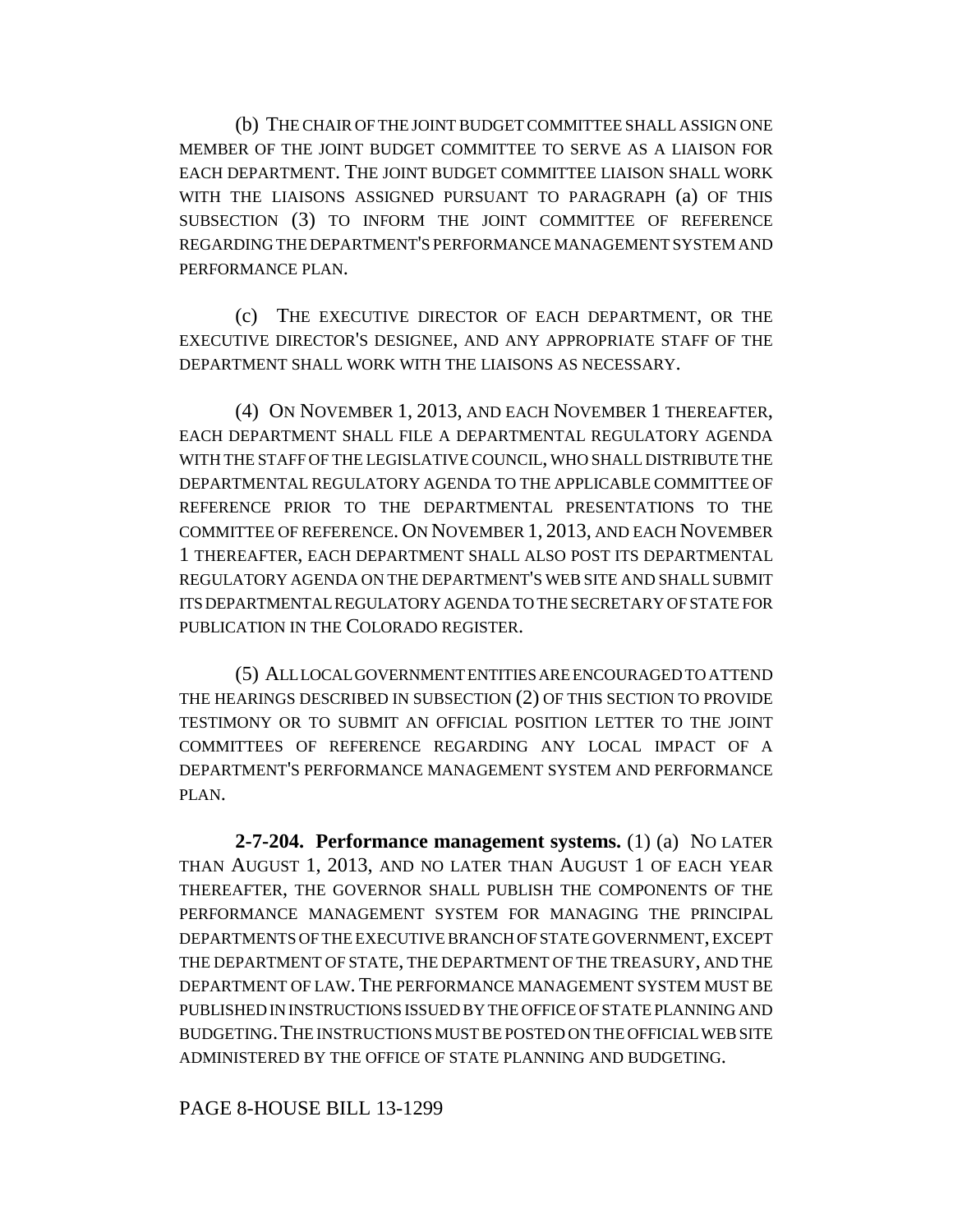(b) NO LATER THAN AUGUST 1, 2013, AND NO LATER THAN AUGUST 1 OF EACH YEAR THEREAFTER, THE JUDICIAL DEPARTMENT SHALL PUBLISH THE COMPONENTS OF THE PERFORMANCE MANAGEMENT SYSTEM FOR MANAGING THE JUDICIAL BRANCH THROUGH INSTRUCTIONS ISSUED BY THE OFFICE OF THE STATE COURT ADMINISTRATOR. THESE INSTRUCTIONS MUST BE POSTED ON THE OFFICIAL WEB SITE ADMINISTERED BY THE JUDICIAL BRANCH.

(c) NO LATER THAN AUGUST 1, 2013, AND NO LATER THAN AUGUST 1 OF EACH YEAR THEREAFTER, THE DEPARTMENT OF STATE, THE DEPARTMENT OF THE TREASURY, THE DEPARTMENT OF LAW, THE OFFICE OF STATE PUBLIC DEFENDER, THE OFFICE OF ALTERNATE DEFENSE COUNSEL, THE COLORADO ENERGY OFFICE, THE OFFICE OF ECONOMIC DEVELOPMENT, AND THE OFFICE OF THE CHILD'S REPRESENTATIVE SHALL EACH PUBLISH THEIR COMPONENTS OF THE PERFORMANCE MANAGEMENT SYSTEMS FOR THEIR RESPECTIVE DEPARTMENT, OFFICE, OR COMMISSION. THESE INSTRUCTIONS MUST BE POSTED ON THE OFFICIAL WEB SITES ADMINISTERED BY THE RESPECTIVE DEPARTMENTS, OFFICES, AND COMMISSIONS.

(2) (a) ANY PERFORMANCE MANAGEMENT SYSTEM PUBLISHED PURSUANT TO SUBSECTION (1) OF THIS SECTION MUST ADDRESS, AMONG OTHER STRATEGIC GOALS AND PRIORITIES THAT ARE CONSISTENT WITH THE CHARGE OF EACH DEPARTMENT, STRATEGIES FOR ENHANCING PRODUCTIVITY, IMPROVING EFFICIENCY, REDUCING COSTS, AND ELIMINATING WASTE IN THE PROCESSES AND OPERATIONS THAT DELIVER GOODS AND SERVICES TO TAXPAYERS AND CUSTOMERS OF STATE GOVERNMENT. AT A MINIMUM, THE PERFORMANCE MANAGEMENT SYSTEM MUST ESTABLISH PARAMETERS FOR THE DEVELOPMENT OF PERFORMANCE PLANS FOR EACH DEPARTMENT. A PERFORMANCE MANAGEMENT SYSTEM SHOULD INCORPORATE A CONTINUOUS PROCESS IMPROVEMENT SYSTEM BASED ON LEAN GOVERNMENT PRINCIPLES OR ANOTHER WIDELY ACCEPTED BUSINESS PROCESS IMPROVEMENT SYSTEM.

(b) A PERFORMANCE MANAGEMENT SYSTEM SHOULD INCLUDE ELEMENTS TO ENSURE THAT A DEPARTMENT'S EMPLOYEES ARE APPROPRIATELY TRAINED TO IMPLEMENT ITS VARIOUS COMPONENTS.

(3) (a) (I) EXCEPT AS PROVIDED IN SUBPARAGRAPHS (II) AND (III) OF THIS PARAGRAPH (a), NO LATER THAN JULY 1, 2014, AND NO LATER THAN JULY 1 OF EACH YEAR THEREAFTER, EACH DEPARTMENT SHALL DEVELOP A

### PAGE 9-HOUSE BILL 13-1299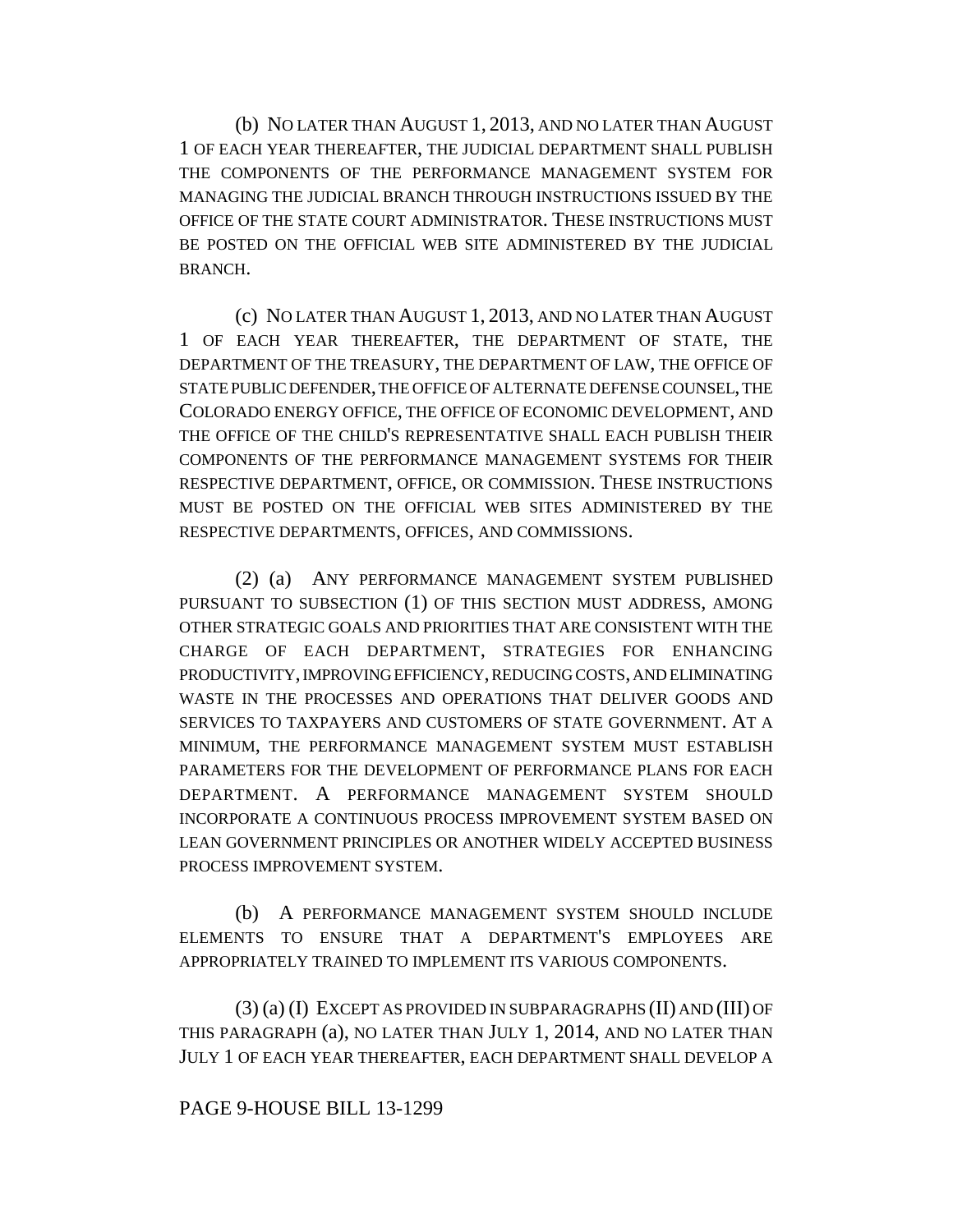PERFORMANCE PLAN IN ACCORDANCE WITH THE PERFORMANCE MANAGEMENT SYSTEM AND SUBMIT THAT PLAN TO THE JOINT BUDGET COMMITTEE AND THE APPROPRIATE JOINT COMMITTEE OF REFERENCE AS DETERMINED PURSUANT TO SECTION 2-7-203. THE PERFORMANCE PLAN SERVES AS A GUIDE TO A DEPARTMENT'S MAJOR FUNCTIONS AND AS A TOOL TO EVALUATE PERFORMANCE GOALS OVER TIME.

(II) (A) THE DEPARTMENT OF HIGHER EDUCATION WILL SATISFY THE REQUIREMENTS IN THIS SUBSECTION (3) THROUGH THE MASTER PLAN FOR POSTSECONDARY EDUCATION THAT THE COLORADO COMMISSION ON HIGHER EDUCATION MAINTAINS AS DESCRIBED IN SECTION 23-1-108 (1.5), C.R.S., AND ANY PERFORMANCE CONTRACTS THAT THE COLORADO COMMISSION ON HIGHER EDUCATION NEGOTIATES AND ENTERS INTO WITH THE GOVERNING BOARDS OF THE STATE INSTITUTIONS OF HIGHER EDUCATION AS SPECIFIED IN SECTION 23-5-129, C.R.S. THE DEPARTMENT OF HIGHER EDUCATION SHALL ENSURE THAT COPIES OF THE MASTER PLAN AND PERFORMANCE CONTRACTS BE SUBMITTED TO THE JOINT BUDGET COMMITTEE AND THE APPROPRIATE JOINT COMMITTEE OF REFERENCE AS DETERMINED PURSUANT TO SECTION 2-7-203, AND SHALL POST THE MASTER PLAN AND PERFORMANCE CONTRACTS TO ITS OFFICIAL WEB SITE AND THE OFFICIAL WEB SITE OF THE OFFICE OF STATE PLANNING AND BUDGETING.

(B) THE STATE AUDITOR, IN CONDUCTING A PERFORMANCE AUDIT OF THE DEPARTMENT OF HIGHER EDUCATION AS SPECIFIED IN SUBSECTION (5) OF THIS SECTION, SHALL CONSIDER THE EXTENT TO WHICH THE GOALS OF THE MASTER PLAN AND THE ASSOCIATED PERFORMANCE CONTRACTS HAVE BEEN ACHIEVED.

(III) THE PUBLIC EMPLOYEES' RETIREMENT ASSOCIATION WILL SATISFY THE REQUIREMENTS OF THIS SUBSECTION (3) THROUGH ITS ANNUAL ACTUARIAL VALUATION REPORT DESCRIBED IN SECTION 24-51-204 (7), C.R.S., AND ITS REPORT TO THE GOVERNOR DESCRIBED IN SECTION 24-51-204 (8), C.R.S., REGARDING THE POLICIES, FINANCIAL CONDITION, AND ADMINISTRATION OF THE ASSOCIATION. THE PUBLIC EMPLOYEES' RETIREMENT ASSOCIATION SHALL ENSURE THAT COPIES OF THE REPORTS DESCRIBED IN THIS SUBPARAGRAPH (III) BE SUBMITTED TO THE JOINT BUDGET COMMITTEE AND THE APPROPRIATE JOINT COMMITTEE OF REFERENCE AS DETERMINED PURSUANT TO SECTION 2-7-203, AND SHALL POST SUCH REPORTS TO ITS OFFICIAL WEB SITE AND THE OFFICIAL WEB SITE OF THE OFFICE OF STATE PLANNING AND BUDGETING.

### PAGE 10-HOUSE BILL 13-1299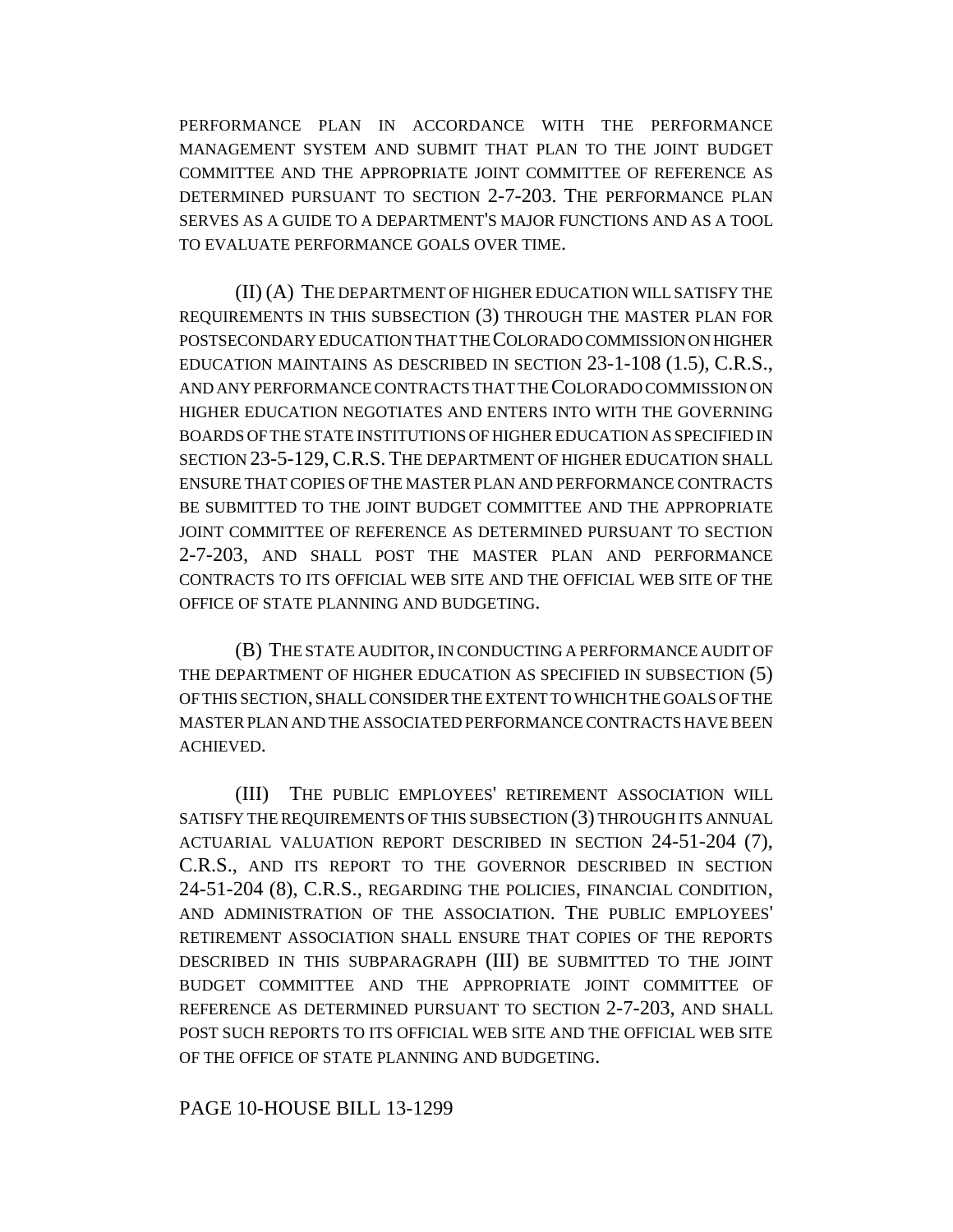(b) EACH DEPARTMENT'S PERFORMANCE PLAN SHALL BE POSTED ON THE OFFICIAL WEB SITES OF THE DEPARTMENT AND THE OFFICE OF STATE PLANNING AND BUDGETING. THE STATE TREASURER, THE ATTORNEY GENERAL, THE SECRETARY OF STATE, THE STATE COURT ADMINISTRATOR FOR THE JUDICIAL DEPARTMENT, THE OFFICE OF STATE PUBLIC DEFENDER, THE OFFICE OF ALTERNATE DEFENSE COUNSEL, THE PUBLIC EMPLOYEES' RETIREMENT ASSOCIATION, THE COLORADO ENERGY OFFICE, THE OFFICE OF ECONOMIC DEVELOPMENT, AND THE OFFICE OF THE CHILD'S REPRESENTATIVE SHALL ENSURE THE OFFICE OF STATE PLANNING AND BUDGETING RECEIVES THE INFORMATION REQUIRED TO BE POSTED ON THE OFFICE OF STATE PLANNING AND BUDGETING'S WEB SITE PURSUANT TO THIS PARAGRAPH (b). THE OFFICE OF STATE PLANNING AND BUDGETING SHALL NOT HAVE ACCESS TO EDIT ANY INFORMATION PROVIDED BY THE STATE TREASURER, THE ATTORNEY GENERAL, THE SECRETARY OF STATE, THE STATE COURT ADMINISTRATOR FOR THE JUDICIAL DEPARTMENT, THE OFFICE OF STATE PUBLIC DEFENDER, THE OFFICE OF ALTERNATE DEFENSE COUNSEL, THE PUBLIC EMPLOYEES' RETIREMENT ASSOCIATION, THE COLORADO ENERGY OFFICE, THE OFFICE OF ECONOMIC DEVELOPMENT, OR THE OFFICE OF THE CHILD'S REPRESENTATIVE.

(c) AT A MINIMUM, A PERFORMANCE PLAN MUST INCLUDE THE FOLLOWING COMPONENTS, WHICH MAY BE FURTHER REFINED IN THE PERFORMANCE MANAGEMENT SYSTEM PUBLISHED PURSUANT TO SUBSECTION (1) OF THIS SECTION:

(I) A STATEMENT OF THE DEPARTMENT'S MISSION OR VISION;

(II) A DESCRIPTION OF THE MAJOR FUNCTIONS OF THE DEPARTMENT;

(III) PERFORMANCE MEASURES FOR THE MAJOR FUNCTIONS OF THE DEPARTMENT;

(IV) PERFORMANCE GOALS THAT CORRESPOND TO THE DEPARTMENT'S PERFORMANCE MEASURES AND THAT EXTEND TO AT LEAST THREE YEARS INTO THE FUTURE;

(V) A NARRATIVE DESCRIPTION OF THE STRATEGIES NECESSARY TO MEET THE PERFORMANCE GOALS; AND

(VI) A SUMMARY OF THE DEPARTMENT'S MOST RECENT

## PAGE 11-HOUSE BILL 13-1299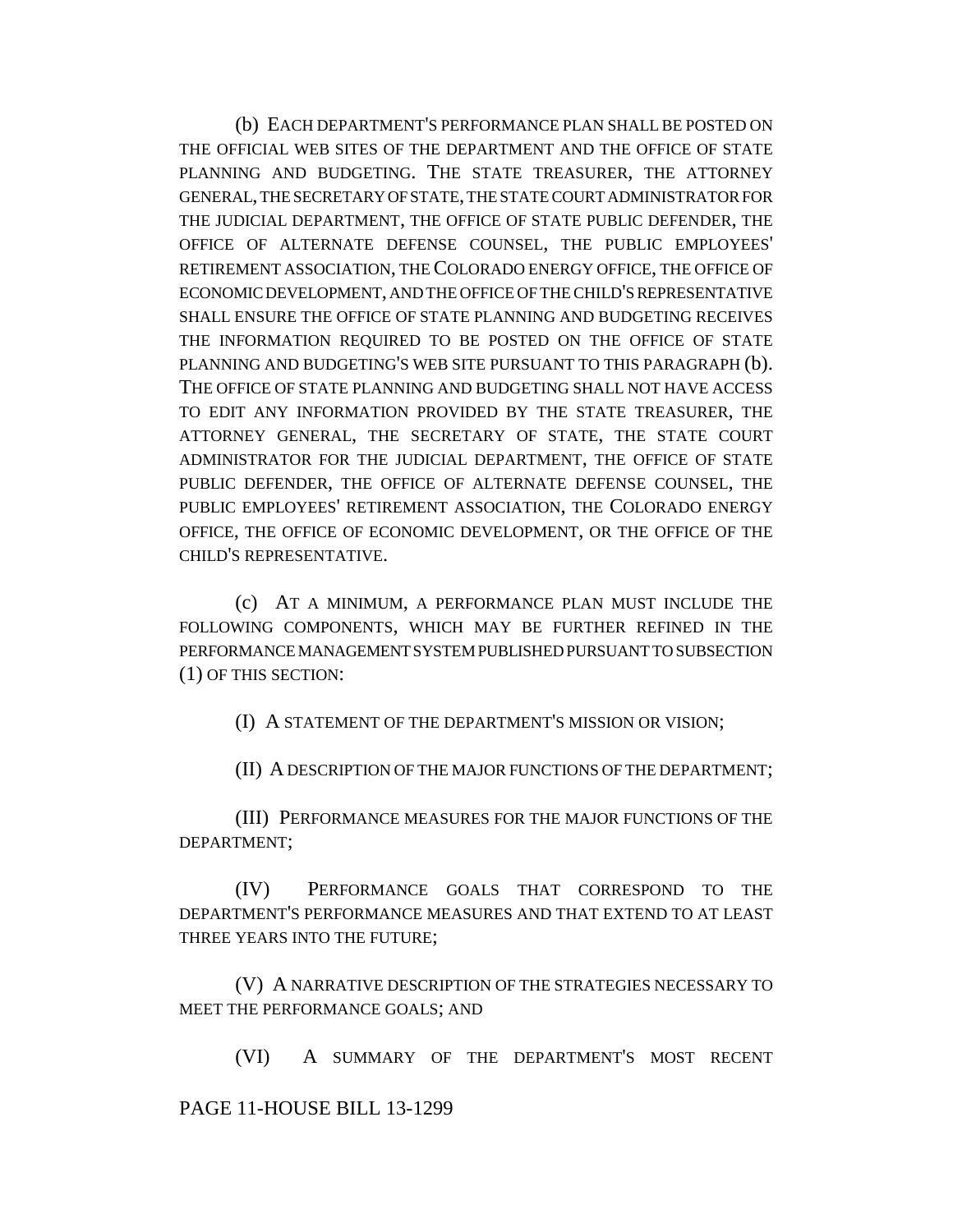PERFORMANCE EVALUATION.

(d) IF REASONABLE AND APPROPRIATE, PERFORMANCE MEASURES SHOULD BE DEVELOPED WITH THE INPUT OF DEPARTMENT EMPLOYEES AND CERTIFIED EMPLOYEE ORGANIZATIONS.

(4) DEPARTMENTS SHALL CONDUCT PERFORMANCE EVALUATIONS AND DISTRIBUTE THEM TO THE JOINT BUDGET COMMITTEE AND THE GENERAL ASSEMBLY AT LEAST TWICE EACH CALENDAR YEAR AS DEFINED IN THE PUBLISHED PERFORMANCE MANAGEMENT SYSTEM.

(5) (a) PRIOR TO THE FIRST REGULAR SESSION OF THE SEVENTIETH GENERAL ASSEMBLY, THE STATE AUDITOR SHALL, WITHIN EXISTING RESOURCES, CONDUCT OR CAUSE TO BE CONDUCTED PERFORMANCE AUDITS OF ONE OR MORE SPECIFIC PROGRAMS OR SERVICES IN AT LEAST TWO DEPARTMENTS, AND SHALL CONTINUE TO CONDUCT OR CAUSE TO BE CONDUCTED PERFORMANCE AUDITS OF ONE OR MORE SPECIFIC PROGRAMS OR SERVICES IN AT LEAST TWO DEPARTMENTS ANNUALLY THEREAFTER.

(b) IN SELECTING BOTH DEPARTMENTS AND SPECIFIC PROGRAMS OR SERVICES WITHIN THOSE DEPARTMENTS FOR PERFORMANCE AUDITS, THE STATE AUDITOR SHALL CONSIDER RISK, AUDIT COVERAGE, RESOURCES REQUIRED TO CONDUCT THE PERFORMANCE AUDITS, AND THE IMPACT OF THE AUDITED PROGRAMS OR SERVICES ON A DEPARTMENT'S PERFORMANCE-BASED GOALS. THE LEGISLATIVE AUDIT COMMITTEE SHALL APPROVE THE PROGRAMS OR SERVICES SELECTED BY THE AUDITOR FOR PERFORMANCE AUDITS.

(c) PERFORMANCE AUDITS OF THE PROGRAMS OR SERVICES SELECTED FOR AUDIT MAY INCLUDE, BUT SHALL NOT BE LIMITED TO, THE REVIEW OF THE FOLLOWING:

(I) THE INTEGRITY OF THE PERFORMANCE MEASURES AUDITED;

(II) THE ACCURACY AND VALIDITY OF REPORTED RESULTS; AND

(III) THE OVERALL COST AND EFFECTIVENESS OF THE AUDITED PROGRAMS OR SERVICES IN ACHIEVING LEGISLATIVE INTENT AND THE DEPARTMENTS' PERFORMANCE GOALS.

PAGE 12-HOUSE BILL 13-1299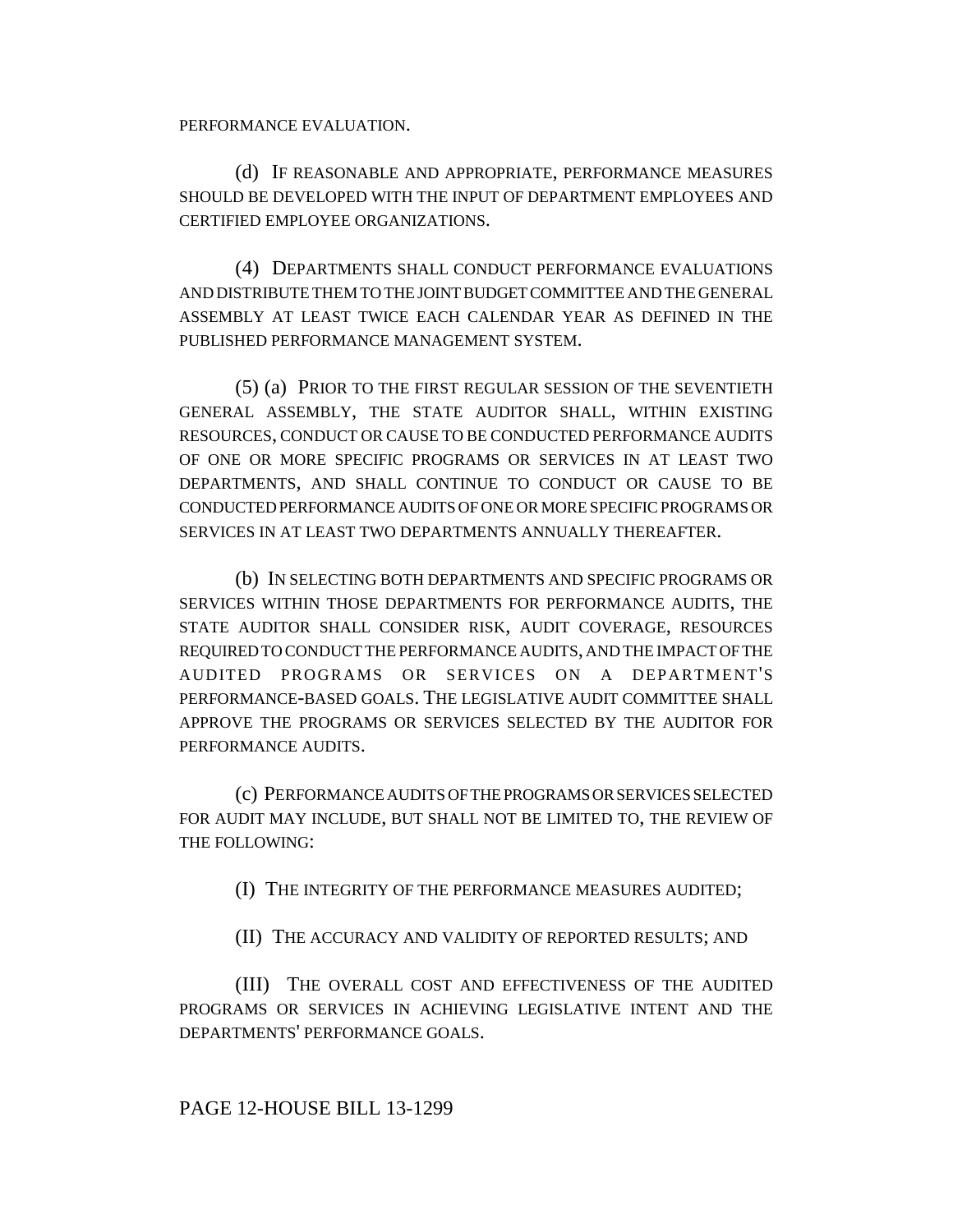(d) THE STATE AUDITOR SHALL PRESENT THE PERFORMANCE AUDIT REPORT TO THE LEGISLATIVE AUDIT COMMITTEE.

(e) AFTER THE PERFORMANCE AUDIT REPORT IS RELEASED BY THE LEGISLATIVE AUDIT COMMITTEE, THE STATE AUDITOR SHALL PRESENT THE PERFORMANCE AUDIT REPORT OF THOSE DEPARTMENTS WITH SERVICES OR PROGRAMS AUDITED IN THE PREVIOUS YEAR TO THE APPROPRIATE JOINT COMMITTEE OF REFERENCE AS DETERMINED PURSUANT TO SECTION 2-7-203. THE STATE AUDITOR SHALL ALSO PRESENT ANY OTHER AUDIT REPORTS THAT HE OR SHE DEEMS RELEVANT FOR THE JOINT COMMITTEE OF REFERENCE'S REVIEW.

(6) AS PART OF ITS REGULAR DELIBERATIONS, THE JOINT BUDGET COMMITTEE SHALL CONSIDER THE PERFORMANCE PLANS SUBMITTED PURSUANT TO PARAGRAPH (a) OF SUBSECTION (3) OF THIS SECTION AND THE PERFORMANCE EVALUATIONS SUBMITTED PURSUANT TO SUBSECTION (4) OF THIS SECTION. BASED ON ITS REVIEW OF THESE PERFORMANCE PLANS AND PERFORMANCE EVALUATIONS AND ITS CONSIDERATION OF EACH DEPARTMENT'S LEGAL RESPONSIBILITIES AND STRATEGIC GOALS AND OBJECTIVES, THE JOINT BUDGET COMMITTEE MAY PRIORITIZE DEPARTMENTS' REQUESTS FOR NEW FUNDING THAT ARE EXPRESSLY INTENDED TO ENHANCE PRODUCTIVITY, IMPROVE EFFICIENCY, REDUCE COSTS, AND ELIMINATE WASTE IN THE PROCESSES AND OPERATIONS THAT DELIVER GOODS AND SERVICES TO TAXPAYERS AND CUSTOMERS OF STATE GOVERNMENT.

**2-7-205. Annual performance report.** (1) (a) (I) EXCEPT AS PROVIDED IN SUBPARAGRAPH (II) OF THIS PARAGRAPH (A), NO LATER THAN NOVEMBER 1, 2014, AND NO LATER THAN NOVEMBER 1 OF EACH YEAR THEREAFTER, THE OFFICE OF STATE PLANNING AND BUDGETING SHALL PUBLISH AN ANNUAL PERFORMANCE REPORT FOR EACH DEPARTMENT EXCEPT THE DEPARTMENT OF STATE, THE DEPARTMENT OF THE TREASURY, THE DEPARTMENT OF LAW, THE JUDICIAL DEPARTMENT, THE OFFICE OF STATE PUBLIC DEFENDER, THE OFFICE OF ALTERNATE DEFENSE COUNSEL, THE COLORADO ENERGY OFFICE, THE OFFICE OF ECONOMIC DEVELOPMENT, AND THE OFFICE OF THE CHILD'S REPRESENTATIVE. THE ANNUAL PERFORMANCE REPORT MUST INCLUDE A SUMMARY OF EACH DEPARTMENT'S PERFORMANCE PLAN AND MOST RECENT PERFORMANCE EVALUATION. THE ANNUAL PERFORMANCE REPORT MUST BE CLEARLY WRITTEN AND EASILY UNDERSTOOD AND MUST BE LIMITED TO A MAXIMUM OF FOUR PAGES PER DEPARTMENT.

PAGE 13-HOUSE BILL 13-1299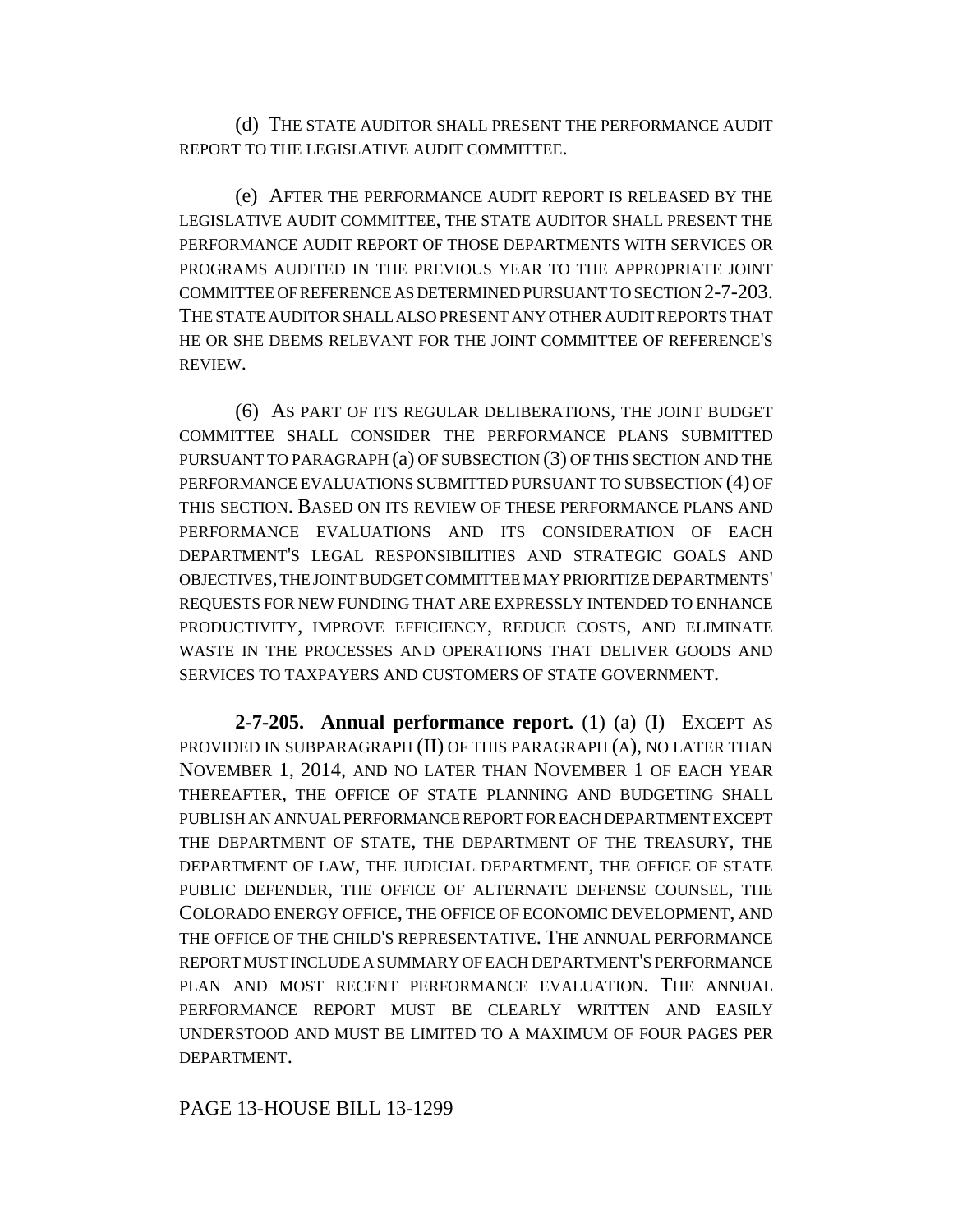(II) THE OFFICE OF STATE PLANNING AND BUDGETING SHALL PREPARE THE SECTION OF THE ANNUAL PERFORMANCE REPORT FOR THE DEPARTMENT OF HIGHER EDUCATION BY REVIEWING THE INSTITUTIONS OF HIGHER EDUCATION'S PROGRESS TOWARDS THE GOALS SET FORTH IN THE INSTITUTION OF HIGHER EDUCATION'S PERFORMANCE CONTRACT DESCRIBED IN SECTION 23-5-129, C.R.S., AND THE OUTCOMES OF THE RECOMMENDED PERFORMANCE FUNDING PLAN REQUIRED IN SECTION 23-1-108 (1.9) (b), C.R.S.

(b) NO LATER THAN NOVEMBER 1, 2014, AND NO LATER THAN NOVEMBER 1 OF EACH YEAR THEREAFTER, THE DEPARTMENT OF STATE, THE DEPARTMENT OF THE TREASURY, THE DEPARTMENT OF LAW, THE JUDICIAL DEPARTMENT, THE OFFICE OF STATE PUBLIC DEFENDER, THE OFFICE OF ALTERNATE DEFENSE COUNSEL, THE COLORADO ENERGY OFFICE, THE OFFICE OF ECONOMIC DEVELOPMENT, AND THE OFFICE OF THE CHILD'S REPRESENTATIVE SHALL EACH PUBLISH AN ANNUAL PERFORMANCE REPORT INCLUDING A SUMMARY OF ITS PERFORMANCE PLAN AND MOST RECENT PERFORMANCE EVALUATION.THE ANNUAL PERFORMANCE REPORTS MUST BE CLEARLY WRITTEN AND EASILY UNDERSTOOD AND MUST EACH BE LIMITED TO A MAXIMUM OF FOUR PAGES.

(2) (a) THE ANNUAL PERFORMANCE REPORTS SHALL BE POSTED ON THE OFFICIAL WEB SITES OF THE STATE OF COLORADO AND THE OFFICE OF THE GOVERNOR. THE ANNUAL PERFORMANCE REPORTS SHALL INCLUDE A HYPERLINK TO EACH DEPARTMENT'S PERFORMANCE PLAN POSTED ON THE OFFICIAL WEB SITE OF EACH DEPARTMENT PURSUANT TO SECTION 2-7-204(3) (b).

(b) THE ANNUAL PERFORMANCE REPORTS SHALL BE DISTRIBUTED TO ALL MEMBERS OF THE GENERAL ASSEMBLY PURSUANT TO SECTION 24-1-136 (9), C.R.S.

**SECTION 2.** In Colorado Revised Statutes, 2-3-103, **amend** (9); and **add** (9.5) as follows:

**2-3-103. Duties of state auditor - definitions.** (9) It is the duty of the state auditor to conduct or cause to be conducted performance audits as specified in section  $2-7-204$  (4) SECTION 2-7-204 (5).

(9.5) IT IS THE DUTY OF THE STATE AUDITOR TO NOTIFY THE

PAGE 14-HOUSE BILL 13-1299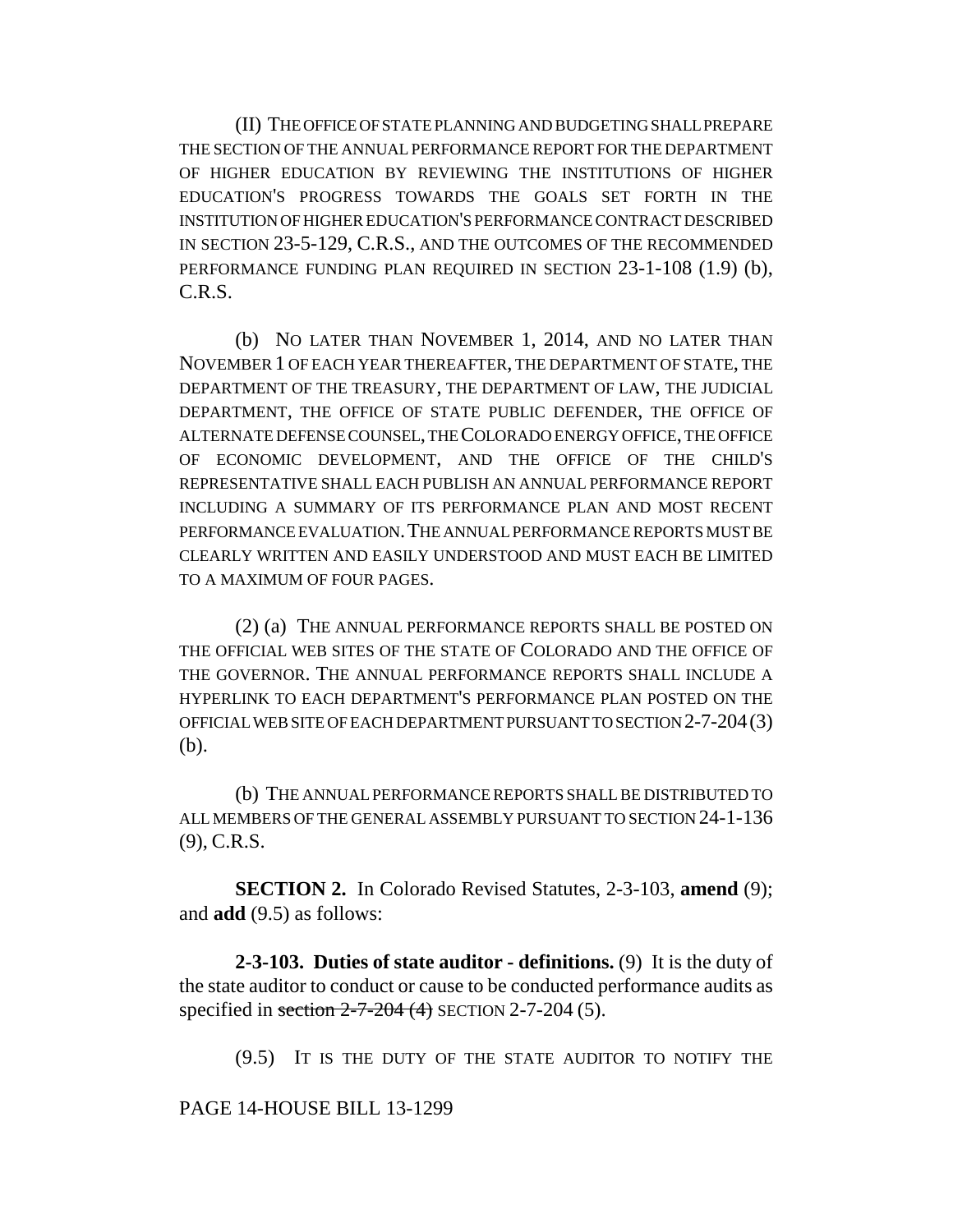APPROPRIATE JOINT COMMITTEE OF REFERENCE AS DETERMINED PURSUANT TO SECTION 2-7-203 WHEN A DEPARTMENT HAS NOT COMPLETED RECOMMENDATIONS MADE BY THE STATE AUDITOR WITHIN THE TIME PROVIDED.

**SECTION 3.** In Colorado Revised Statutes, 2-3-203, **add** (1) (b.2) as follows:

**2-3-203. Powers and duties of the joint budget committee repeal.** (1) The committee has the following power and duties:

(b.2) EFFECTIVE JULY 1, 2013, TO HOLD HEARINGS AS REQUIRED TO REVIEW THE PERFORMANCE PLANS AND PERFORMANCE EVALUATIONS OF DEPARTMENTS AS SPECIFIED IN SECTION 2-7-204 (6). BASED ON ITS REVIEW OF THESE PERFORMANCE PLANS AND PERFORMANCE EVALUATIONS AND ITS CONSIDERATION OF EACH DEPARTMENT'S LEGAL RESPONSIBILITIES AND STRATEGIC GOALS AND OBJECTIVES, THE JOINT BUDGET COMMITTEE MAY PRIORITIZE DEPARTMENTS' REQUESTS FOR NEW FUNDING THAT ARE EXPRESSLY INTENDED TO ENHANCE PRODUCTIVITY, IMPROVE EFFICIENCY, REDUCE COSTS, AND ELIMINATE WASTE IN THE PROCESSES AND OPERATIONS THAT DELIVER GOODS AND SERVICES TO TAXPAYERS AND CUSTOMERS OF STATE GOVERNMENT.

**SECTION 4.** In Colorado Revised Statutes, 2-3-301, **add** (5) as follows:

**2-3-301. Legislative council created - executive committee created.** (5) THE LEGISLATIVE COUNCIL MAY BE A COMMITTEE OF REFERENCE FOR BILLS AND JOINT RESOLUTIONS THAT ALLOCATE ANY ADDITIONAL LEGISLATIVE STAFF RESOURCES.

**SECTION 5.** In Colorado Revised Statutes, **repeal and reenact, with amendments,** 2-3-303.3 as follows:

**2-3-303.3. Interim committees.** (1) COMMENCING ON AND AFTER THE EFFECTIVE DATE OF THIS SECTION, INTERIM COMMITTEES MAY NOT BE REQUESTED BY A LEGISLATIVE MEMBER BY BILL OR RESOLUTION. NO LATER THAN THE NINETY-FOURTH DAY OF A REGULAR LEGISLATIVE SESSION, A LEGISLATIVE MEMBER MAY SUBMIT A REQUEST IN WRITING TO THE LEGISLATIVE COUNCIL CREATED IN SECTION 2-3-301 (1) REGARDING AN

PAGE 15-HOUSE BILL 13-1299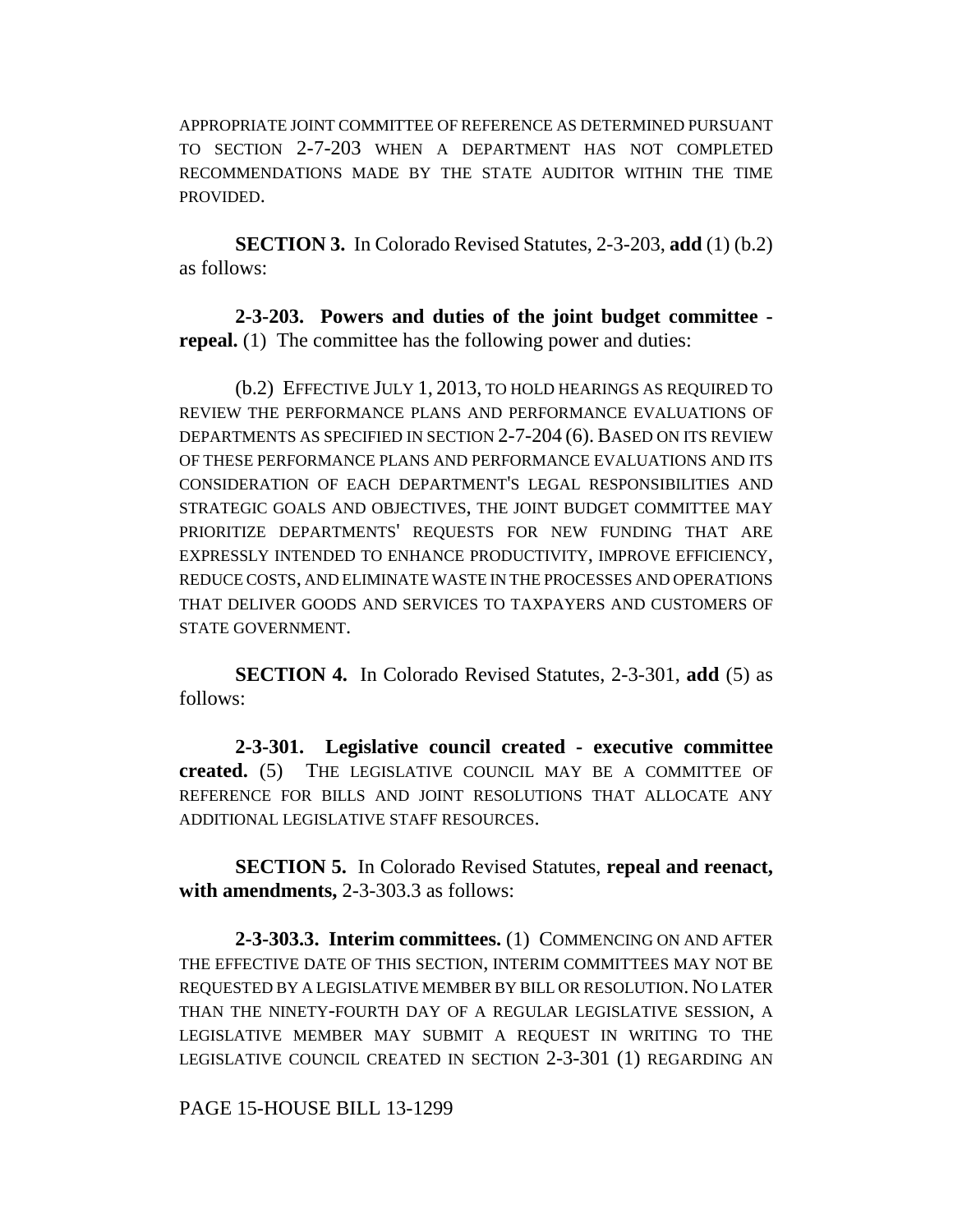ISSUE THAT HE OR SHE WISHES TO STUDY DURING THE NEXT INTERIM BETWEEN SESSIONS. AT MINIMUM, THE REQUEST MUST SPECIFY:

(a) THE SCOPE OF THE POLICY ISSUES TO BE STUDIED;

(b) THE NUMBER OF MEETINGS THAT WOULD BE NECESSARY TO STUDY THE ISSUES;

(c) THE SUGGESTED NUMBER AND COMPOSITION OF LEGISLATIVE MEMBERS ON THE INTERIM COMMITTEE;

(d) WHETHER OTHER NONLEGISLATIVE MEMBERS SHOULD HAVE A ROLE IN THE INTERIM COMMITTEE;

(e) WHETHER A TASK FORCE WOULD BE NECESSARY TO ASSIST THE INTERIM COMMITTEE IN STUDYING THE SCOPE OF ISSUES AND, IF SO, THE MEMBERS AND COMPOSITION OF SUCH A TASK FORCE; AND

(f) (I) AN ESTIMATE OF THE MAXIMUM NUMBER OF BILLS THE INTERIM COMMITTEE WILL NEED IN ORDER TO ADDRESS THE ISSUES STUDIED BY THE INTERIM COMMITTEE.

(II) ANY INTERIM COMMITTEE BILLS ARE EXEMPT FROM THE FIVE-BILL LIMITATION SPECIFIED IN RULE 24 OF THE JOINT RULES OF THE SENATE AND THE HOUSE OF REPRESENTATIVES.

(2) NO LATER THAN THE ONE HUNDREDTH DAY OF A REGULAR LEGISLATIVE SESSION, THE DIRECTOR OF RESEARCH OF THE LEGISLATIVE COUNCIL SHALL DETERMINE THE NUMBER OF INTERIM COMMITTEE MEETINGS THAT MAY BE HELD WITHIN THE LEGISLATIVE BUDGET AND SHALL PROVIDE THAT INFORMATION TO THE EXECUTIVE COMMITTEE OF THE LEGISLATIVE COUNCIL.

(3) (a) NO LATER THAN THE ONE HUNDRED EIGHTH DAY OF A REGULAR LEGISLATIVE SESSION, THE LEGISLATIVE COUNCIL SHALL MEET TO REVIEW AND PRIORITIZE REQUESTS MADE BY LEGISLATIVE MEMBERS PURSUANT TO SUBSECTION (1) OF THIS SECTION. SUCH REVIEW AND PRIORITIZATION MUST TAKE INTO ACCOUNT THE INFORMATION PROVIDED BY THE DIRECTOR OF RESEARCH OF THE LEGISLATIVE COUNCIL AS SPECIFIED IN SUBSECTION (2) OF THIS SECTION. THE LEGISLATIVE COUNCIL SHALL ALSO

PAGE 16-HOUSE BILL 13-1299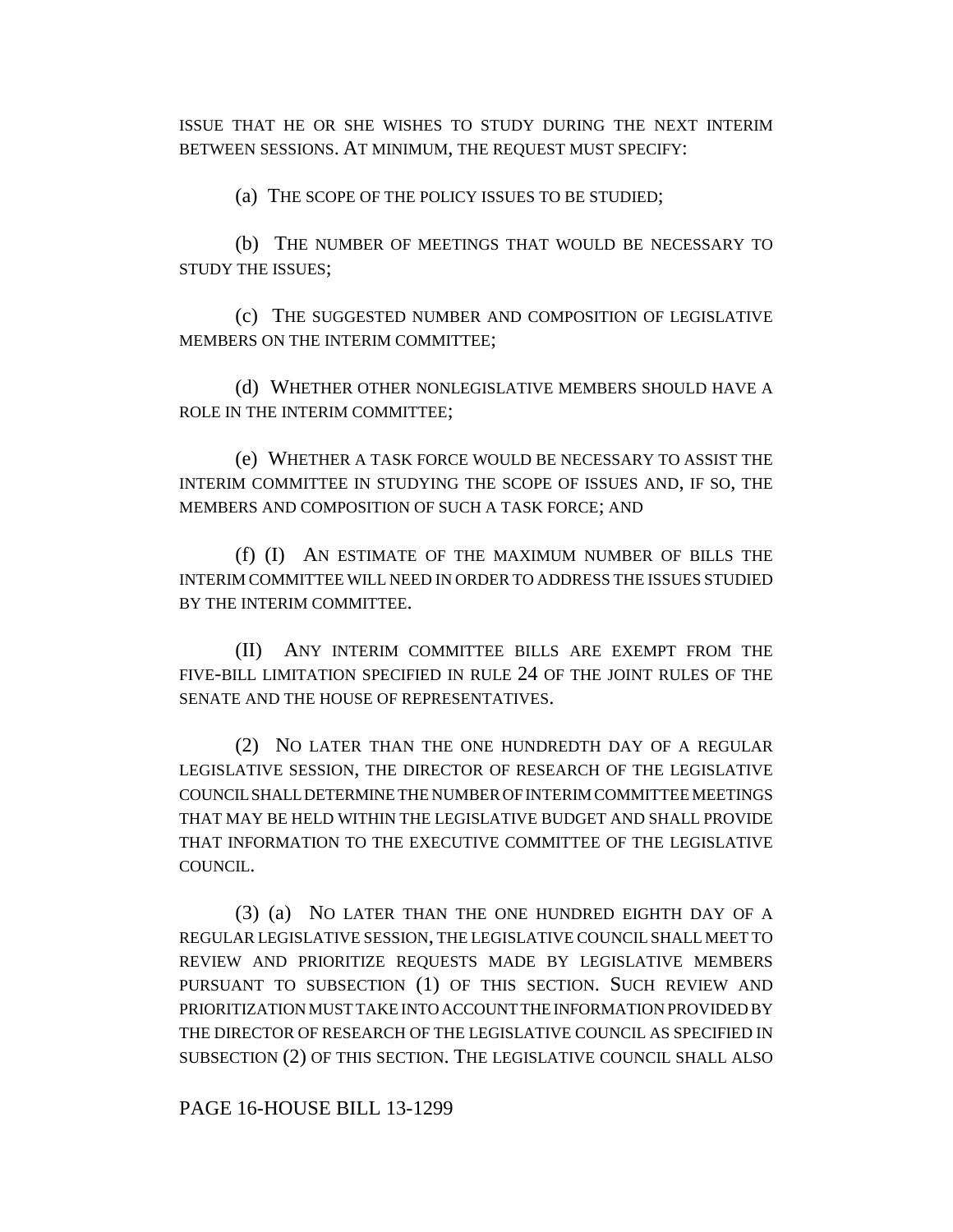DETERMINE IF ANY OF THE PRIORITIZED INTERIM COMMITTEES MAY CREATE A TASK FORCE. IF A TASK FORCE IS APPROVED, SUCH TASK FORCE SHALL INCLUDE NO MORE THAN TWO LEGISLATIVE MEMBERS, ONE FROM THE MAJORITY PARTY AND ONE FROM THE MINORITY PARTY OF THE INTERIM COMMITTEE.LEGISLATIVE MEMBERS ON A TASK FORCE ARE ONLY ENTITLED TO RECEIVE NECESSARY TRAVEL COSTS AND ARE NOT ENTITLED TO PER DIEM PURSUANT TO SECTION 2-2-307.FOR PURPOSES OF CARRYING OUT THE TASK FORCE'S DUTIES, THE LEGISLATIVE COUNCIL MAY ACCEPT AND EXPEND MONEY, GIFTS, GRANTS, DONATIONS, SERVICES, AND IN-KIND DONATIONS FROM ANY PUBLIC OR PRIVATE ENTITY FOR ANY DIRECT OR INDIRECT COSTS ASSOCIATED WITH THE DUTIES OF THE TASK FORCE; EXCEPT THAT THE LEGISLATIVE COUNCIL MAY NOT ACCEPT MONEY, GIFTS, GRANTS, DONATIONS, SERVICES, OR IN-KIND DONATIONS IF ACCEPTANCE IS SUBJECT TO CONDITIONS THAT ARE INCONSISTENT WITH STATE LAW OR REQUIRES A PREDETERMINED CONCLUSION OR RESULT FROM THE TASK FORCE. THE LEGISLATIVE COUNCIL SHALL REQUEST THAT THE ENTITY OFFERING THE MONEY, GIFT, GRANT, DONATION, SERVICES, OR IN-KIND DONATION SUBMIT A LETTER PRIOR TO THE OFFER SPECIFYING THE AMOUNT OF MONEY, GIFT, GRANT, OR DONATION OFFERED, OR THE ESTIMATED VALUE OF THE SERVICES OR IN-KIND DONATION OFFERED, THE PERIOD FOR WHICH THE MONEY, GIFT, GRANT, DONATION, SERVICES, OR IN-KIND DONATION IS AVAILABLE, AND THE SPECIFIC PURPOSES FOR WHICH THE MONEY, GIFT, GRANT, DONATION, SERVICES, OR IN-KIND DONATION IS TO BE USED.

(b) THE PRESIDENT OF THE SENATE, THE SPEAKER OF THE HOUSE OF REPRESENTATIVES, AND THE MINORITY AND MAJORITY LEADERS OF BOTH HOUSES SHALL APPOINT THE LEGISLATIVE MEMBERS TO ANY PRIORITIZED INTERIM COMMITTEES OR APPROVED TASK FORCES.

(c) AFTER THE GENERAL ASSEMBLY HAS ADJOURNED, IF AN ISSUE IS BROUGHT TO THE ATTENTION OF THE EXECUTIVE COMMITTEE OF THE LEGISLATIVE COUNCIL AND THE EXECUTIVE COMMITTEE DETERMINES THAT THE ISSUE IS THE RESULT OF CHANGED CIRCUMSTANCES OR NEW CIRCUMSTANCES AND IS APPROPRIATE MATERIAL FOR AN INTERIM COMMITTEE THAT IS MEETING DURING THAT INTERIM BETWEEN LEGISLATIVE SESSIONS, THE EXECUTIVE COMMITTEE OF THE LEGISLATIVE COUNCIL MAY ADD THE INTERIM COMMITTEE BY ADOPTING A RESOLUTION. THE RESOLUTION MUST INCLUDE THE ITEMS SPECIFIED IN THE LEGISLATIVE MEMBER'S WRITTEN REQUEST FOR AN INTERIM STUDY.

### PAGE 17-HOUSE BILL 13-1299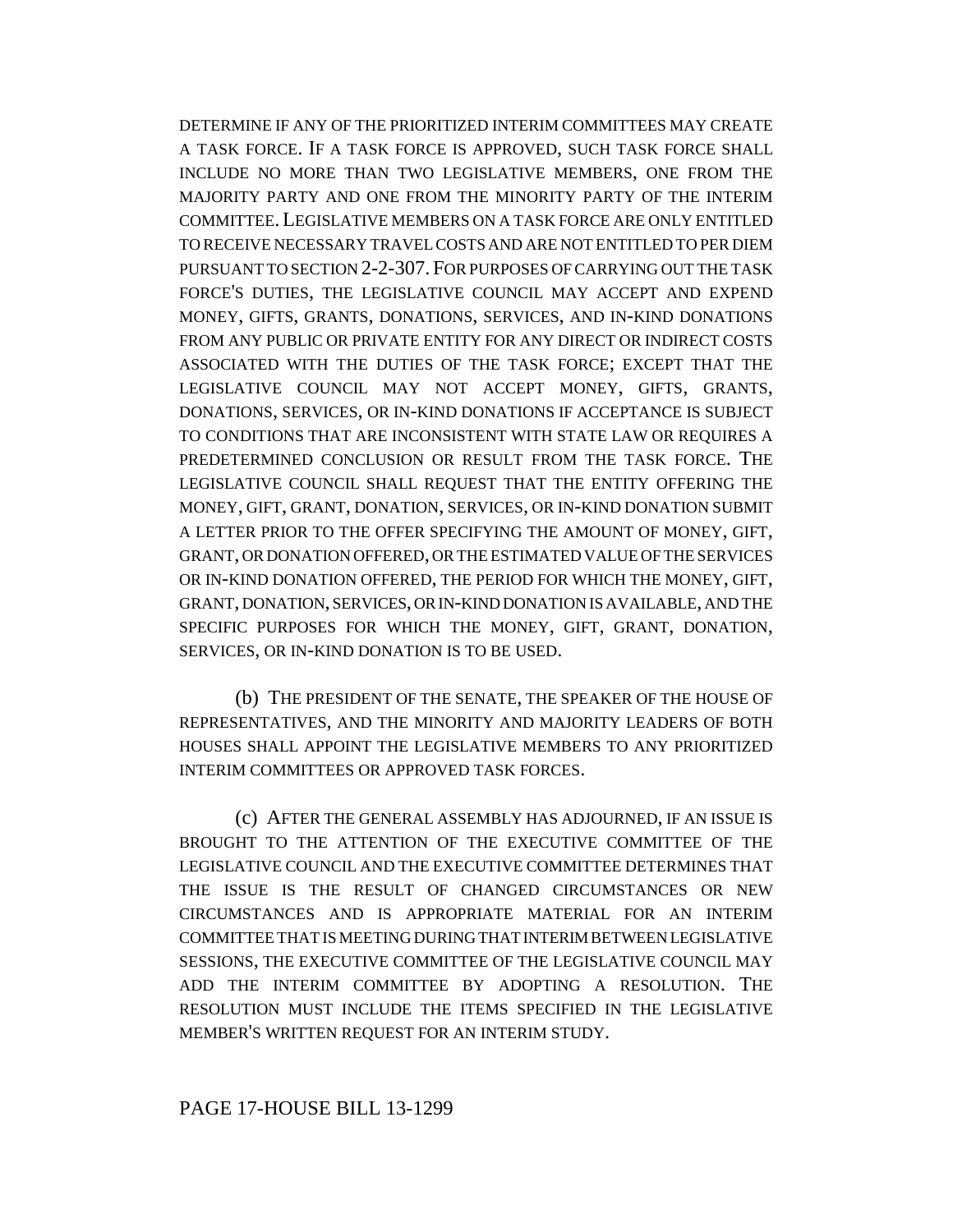**SECTION 6.** In Colorado Revised Statutes, 24-37-103, **amend** (1) (d) as follows:

**24-37-103. Director - duties.** (1) The director shall:

(d) Publish an annual performance report as specified in section 2-7-205 SECTION 2-7-204, C.R.S.; AND

**SECTION 7.** In Colorado Revised Statutes, 24-38.5-102, **amend** (3) (a) as follows:

**24-38.5-102. Colorado energy office - duties and powers.** (3) The Colorado energy office shall notify the house of representatives and senate committees of reference to which the office is assigned pursuant to section 2-7-203 (1), C.R.S., as part of its "State Measurement for Accountable, Responsive, and Transparent (SMART) Government Act" hearing required by section 2-7-203 (2), C.R.S., if it has made any changes to:

(a) Any principles, policies, or performance-based goals that the office has outlined in its strategic plan PERFORMANCE PLANS AND PERFORMANCE EVALUATIONS required pursuant to section  $2-7-204$  (1) (a) SECTION 2-7-204, C.R.S.;

**SECTION 8. Appropriation.** In addition to any other appropriation, there is hereby appropriated, out of any moneys in the general fund not otherwise appropriated, to the legislative department, for the fiscal year beginning July 1, 2013, the sum of \$89,971 and 0.3 FTE, or so much thereof as may be necessary for the implementation of this act.

**SECTION 9. Safety clause.** The general assembly hereby finds,